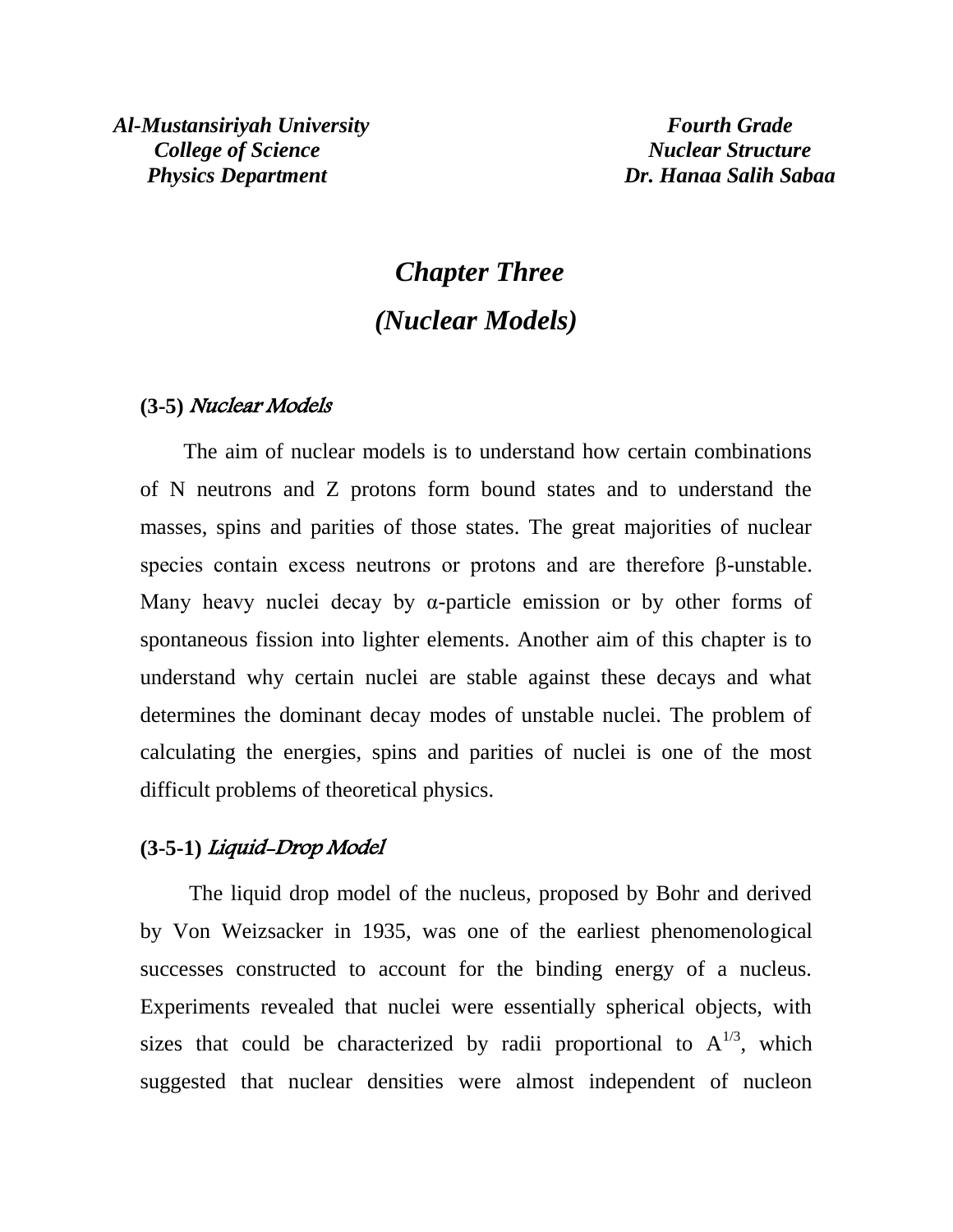number. This leads quite naturally to a model that envisions the nucleus as an incompressible liquid droplet, with nucleons playing the role analogous to molecules in a drop of normal liquid. In this picture, known as the liquid drop model, the individual quantum properties of nucleons are completely ignored. As in the case of a liquid drop, the nucleus is imagined as composed of a stable central core of nucleons for which the nuclear force is completely saturated (is based on the short range of nuclear forces), and a surface layer of nucleons that is not bound as tightly (forces not saturated). This weaker binding at the surface decreases the effective binding energy per nucleon (B/A), and provides a "surface tension", or an attraction of the surface nucleons towards the center. Nucleons interact strongly with their nearest neighbors, just as molecules do in a drop of water. Therefore, one can attempt to describe their properties by the corresponding quantities, i.e. the radius, the density, the surface tension and the volume energy, (see figure 3-1).



**Figure (3-1): Surface layer and core of nucleus in the liquid drop model.**

The essential assumptions are:

1- The nucleus consists of incompressible matter so that  $R \sim A^{1/3}$ .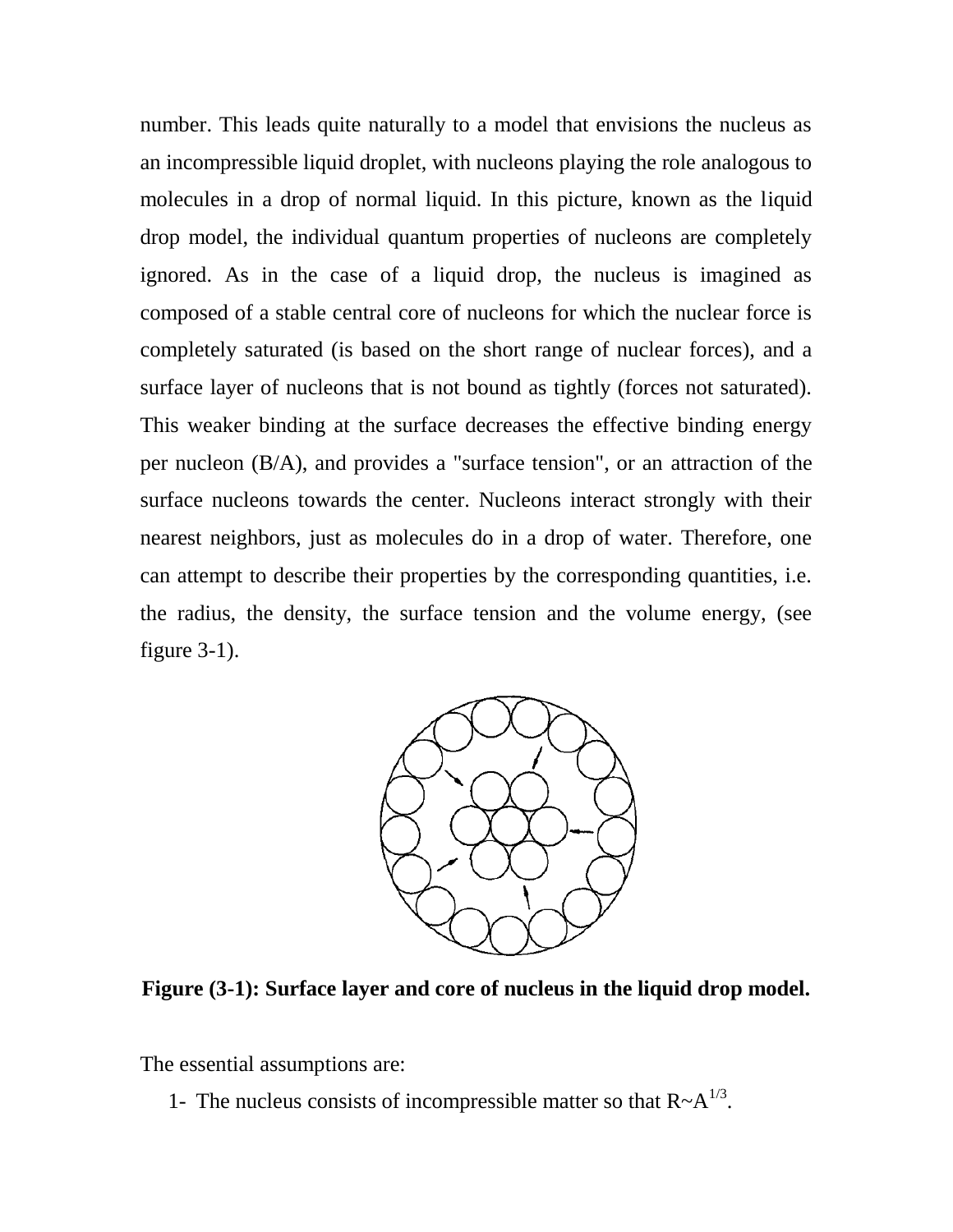- 2- The nuclear force is identical for every nucleon and in particular does not depend on whether it is a neutron or a proton.
- 3- The nuclear force saturates.

#### Semi-empirical mass formula

 An excellent parameterization of the binding energies of nuclei in their ground state was proposed in 1935 by Bethe and Weizsacker. This formula relies on the liquid-drop analogy but also incorporates two quantum ingredients; one is an asymmetry energy which tends to favor equal numbers of protons and neutrons. The other is a pairing energy which favors configurations where two identical fermions are paired. The semi-empirical mass formula (SEMF) or Bethe-Weizsacker mass formula is:

$$
B(A,Z) = a_v A - a_s A^{2/3} - a_c Z(Z-1)A^{-1/3} - a_a \frac{(A-2Z)^2}{A} + \delta a_p A^{-3/4} + \eta
$$

or B(A,Z)= $T_v$ +  $T_s$ +  $T_c$ +  $T_a$ +  $T_p$ +  $T_{sh}$ 

The coefficients  $a_i$  are chosen so as to give a good approximation to the observed binding energies. A good combination is the following:

Volume Term  $a_v = 15.5 \text{ MeV}$ Surface Term  $a_s = 16.8 \text{ MeV}$ Coulomb Term  $a_c = 0.72 \text{ MeV}$ Asymmetry Term  $a_a = 23$  MeV Pairing Term  $a_p = 34 \text{ MeV}$ Shell Term  $T_{sh} = \eta = 1 \rightarrow 3MeV$ 

We will now study each term in the SEMF:

#### 1- Volume term  $(T_v)$ .

The first term is the volume term  $(a_vA)$ , that describes how the binding energy is mostly proportional to A i.e. to the volume of nucleus,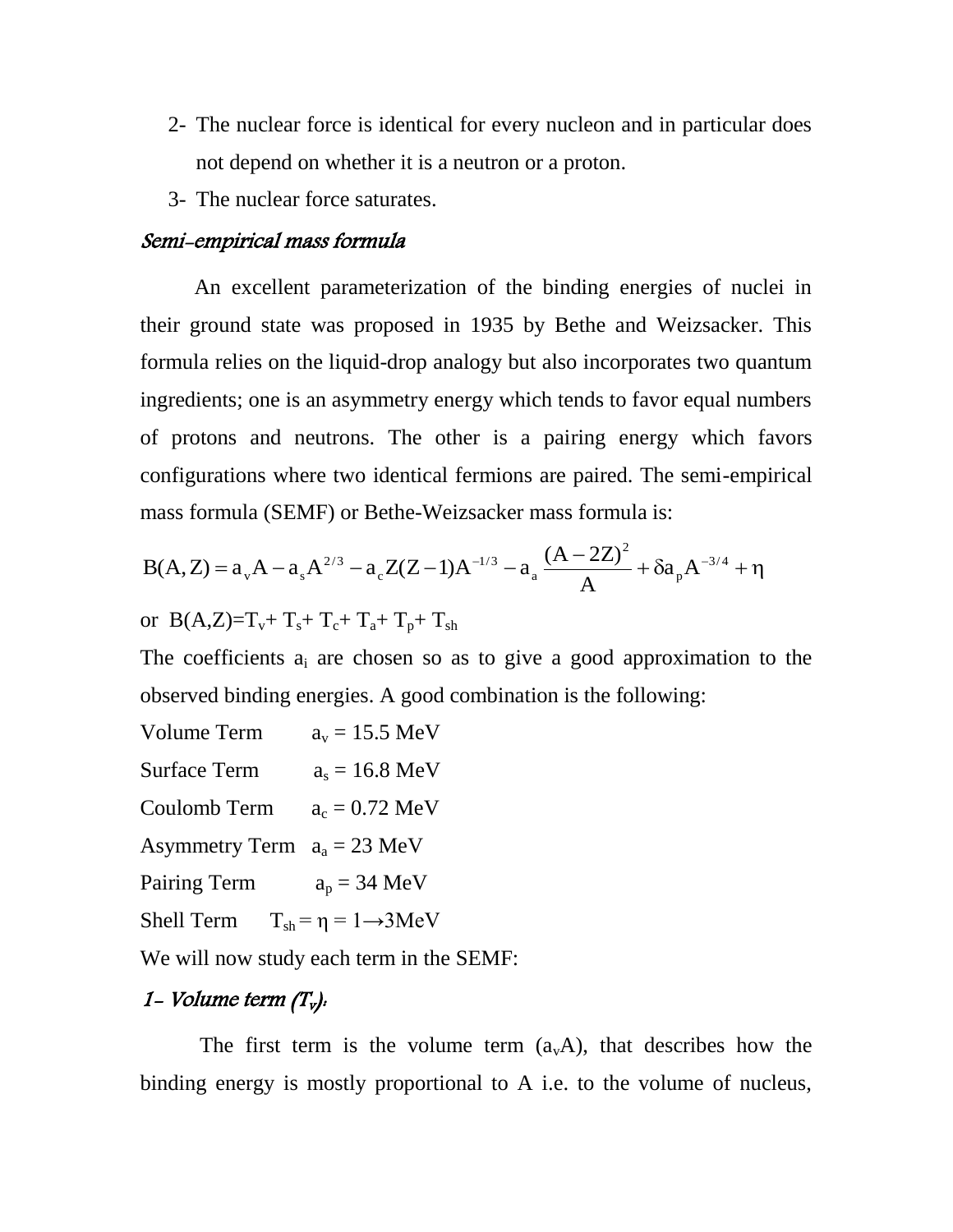remember that the binding energy is a measure of the interaction among nucleons. Since nucleons are closely packed in the nucleus and the nuclear force has a very short range, each nucleon ends up interacting only with a few neighbors. This means that independently of the total number of nucleons, each one of them contribute in the same way. Thus the force is not proportional to the total number of nucleons one nucleon can interact with, but it's simply proportional to A.

$$
V = \frac{4}{3}\pi R^3 = \frac{4}{3}\pi R_o^3 A
$$
  
where  $R = R_o A^{1/3}$   
 $T_v \propto A$  or  $T_v \propto V \Rightarrow T_v = a_v A$ 

The constant of proportionality is a fitting parameter that is found experimentally to be  $a_v = 15.5MeV$ 

This value is smaller than the binding energy of the nucleons to their neighbors as determined by the strength of the nuclear (strong) interaction. The total binding energy is instead the difference between the interaction of a nucleon to its neighbor and the kinetic energy of the nucleon itself. As for electrons in an atom, the nucleons are fermions, thus they cannot all be in the same state with zero kinetic energy, but they will fill up all the kinetic energy levels according to Pauli's exclusion principle. This model, which takes into account the nuclear binding energy and the kinetic energy due to the filling of shells, indeed gives an accurate estimate for  $a_{\nu}$ .

For example  $T_v(^8\text{Be}) = 15.5x8=124\text{MeV}$ 

## 2- Surface term  $(T_s)$ .

The surface term  $(-a_sA^{2/3})$ , also based on the strong force, is a correction to the volume term. We explained the volume term as arising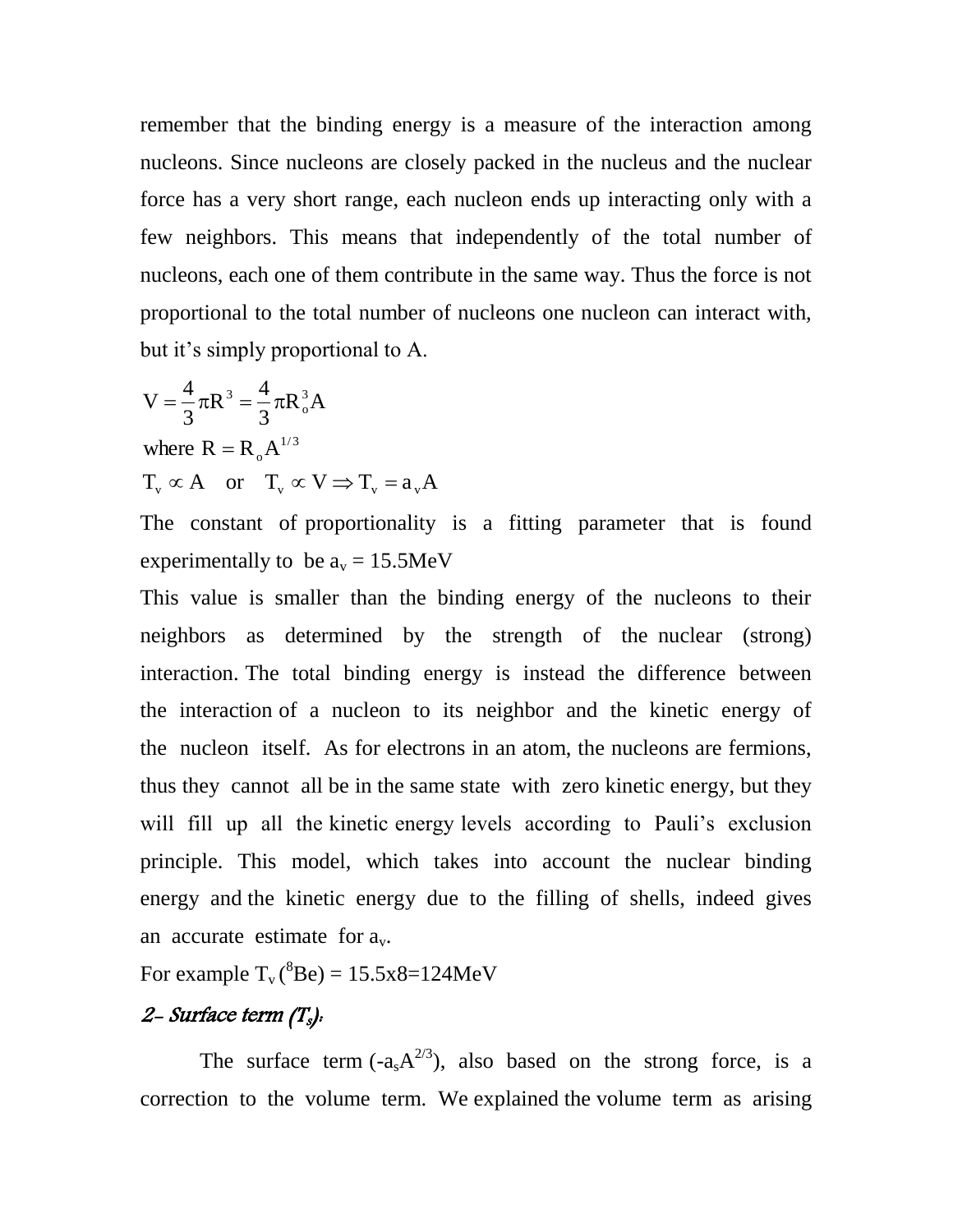from the fact that each nucleon interacts with a constant number of nucleons, independent of A. While this is valid for nucleons deep within the nucleus, those nucleons on the surface of the nucleus have fewer nearest neighbors. This term is similar to surface forces that arise for example in droplets of liquids, a mechanism that creates surface tension in liquids. We can say that; whenever increasing of the nuclear surface area, the binding energy will decrease.

$$
T_s \propto 4\pi R^2 \propto 4\pi R_o^2 A^{2/3} \Longrightarrow T_s = a_s A^{2/3}
$$

Where  $4\pi R^2$  is the surface of the sphere,  $R=R_0A^{1/3}$ 

Also the term must be subtracted from the volume term and we expect the coefficient as to have a similar order of magnitude as  $a<sub>v</sub>$ . In fact  $a_s = 16.8$ MeV.

 $T_s$  for  ${}^8$ Be=-16.8x8<sup>2/3</sup> =-67.2MeV

# $3$ - Coulomb term  $(T_c)$ .

The third term -a<sub>c</sub>  $Z(Z-1)A^{-1/3}$  derives from the Coulomb interaction among protons, and of course is proportional to Z. This term is subtracted from the volume term since the Coulomb repulsion makes a nucleus containing many protons less favorable (more energetic). To find the form of the term and estimate the coefficient  $a_c$ , the nucleus is modeled as a uniformly charged sphere.

the volume is 
$$
V = \frac{4}{3}\pi R^3
$$
  
nuclear density is  $\rho = \frac{Q}{V} = \frac{Ze}{\frac{4}{3}\pi R^3} = \frac{3Ze}{4\pi R^3}$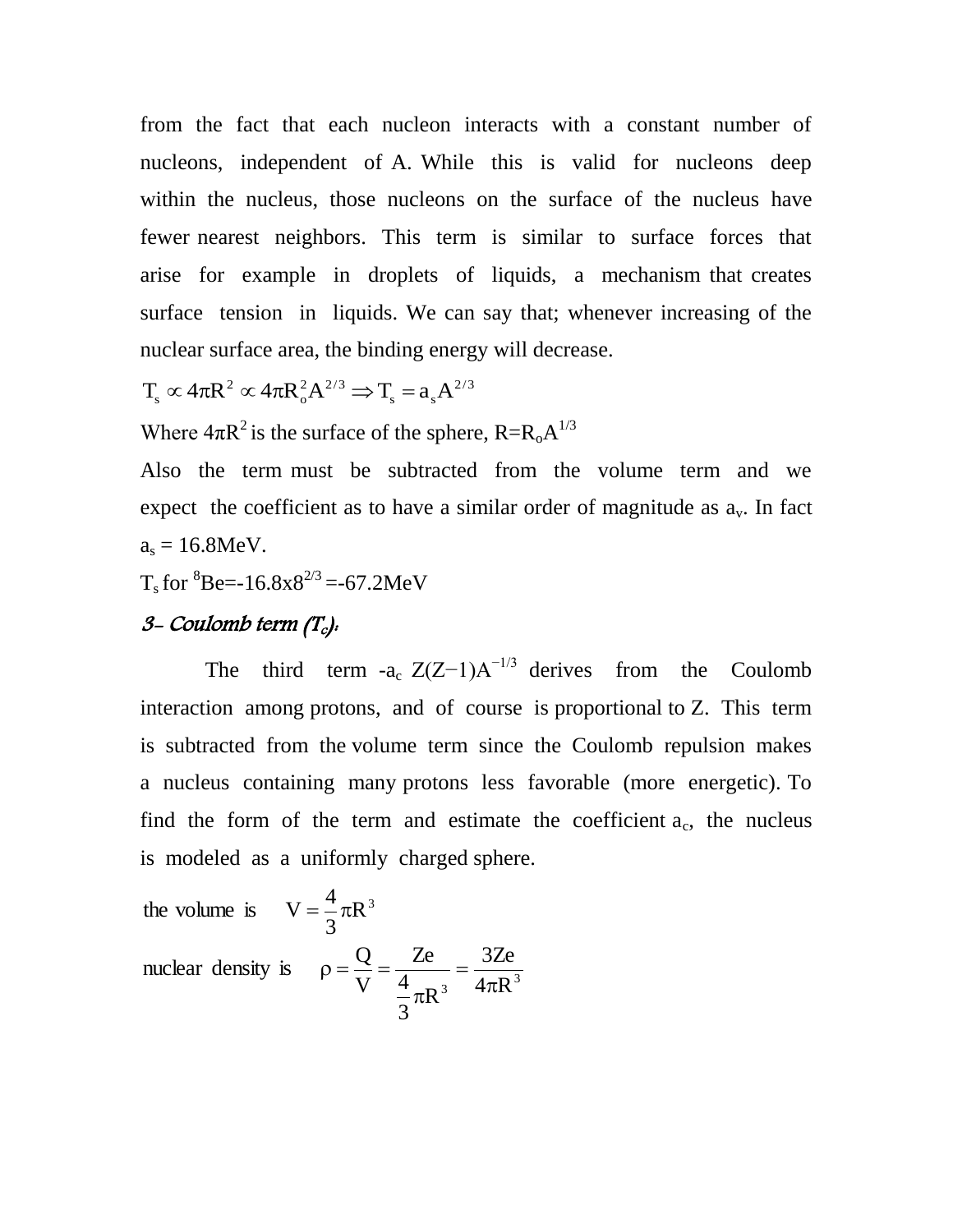We assume that we have a sphere of radius r when collected the nucleon to get the nucleus with volume  $V = \frac{4}{3}\pi r^3$ 3 4  $V = \frac{1}{2}\pi r^3$ .

$$
q = V\rho = \frac{4}{3}\pi r^3 \cdot \frac{3Ze}{4\pi R^3} = \frac{Zer^3}{R^3}
$$

The potential energy  $(V_p)$  of such a charge distribution at the surface is:

$$
V_p = \frac{Kq}{r} = \frac{KZer^2}{R^3}
$$

We add a charge sample dq to the sphere to get a shell of thickness dr

$$
dq = \rho dV = \frac{3Ze}{4\pi R^3} 4\pi r^2 dr = \frac{3Zer^2}{R^3} dr \quad , \quad dV = 4\pi r^2 dr
$$

The required work to add this layer is

$$
dW = V_p dq = \frac{KZer^2}{R^3} \cdot \frac{3Zer^2}{R^3} dr = \frac{3KZ^2e^2r^4}{R^6} dr
$$

To find the total work to forming the nucleus

$$
W = \int_{0}^{R} dW = \frac{3KZ^{2}e^{2}}{R^{6}} \int_{0}^{R} r^{4} dr \Rightarrow W = \frac{3KZ^{2}e^{2}}{5R}
$$

We know that the proton is not repulsion with itself but with the other protons around it i.e. repulsion with Z-1 protons, then we can write:

$$
W = \frac{3KZ^{2}e^{2}}{5R} - \frac{3Ke^{2}}{5R}Z = \frac{3Ke^{2}Z(Z-1)}{5R}
$$

Using the empirical radius formula  $R = R_0 A^{1/3}$ ,  $R_0 = 1.2x 10^{-15}$ m, e=1.6x10<sup>-15</sup> <sup>19</sup>C and K=9x10<sup>9</sup>Nm<sup>2</sup>/C<sup>2</sup>

$$
T_c \propto W \propto \frac{3Ke^2Z(Z-1)}{5R_oA^{1/3}} = a_cZ(Z-1)A^{-1/3}
$$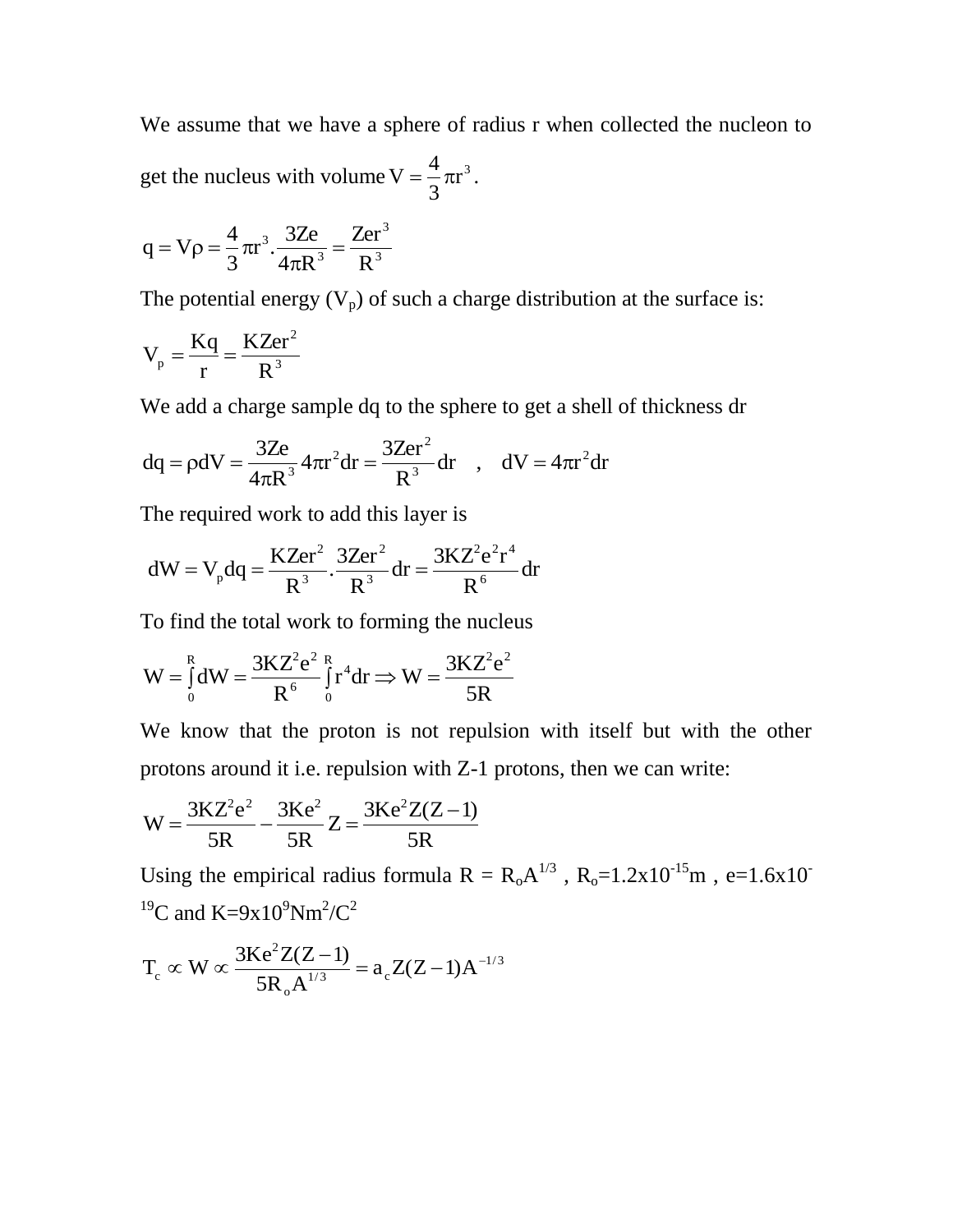This gives the shape of the Coulomb term. Then the constant  $a_c$  can be estimated from  $_{0}$ <sup>o</sup>  $_{0}$ 2  $c \sim 54\pi \epsilon_0 R$ e 5 3 a  $\pi \varepsilon$  $\approx \frac{3}{5}$   $\frac{6}{10}$  with R<sub>o</sub>=1.2fm, to be a<sub>c</sub>=0.72MeV which is

agreement with the experimental value.

$$
T_c \text{ for } \frac{8}{4} \text{Be}_4 = -\frac{0.72 \times 4 \times 3}{2} = -4.32 \text{MeV}
$$

# 4- Asymmetry term  $(T_a)$ .

 The Coulomb term seems to indicated that it would be favorable to have less protons in a nucleus and more neutrons. However, this is not the case of the liquid-drop model in order to explain the fact that we have roughly the same number of neutrons and protons in stable nuclei. There is a correction term in the SEMF which tries to take into account the symmetry in protons and neutrons, i.e. the equality between them. This correction (and the following one) can only be explained by a more complex model of the nucleus, the shell model, together with the quantum-mechanical exclusion principle. If we were to add more neutrons, they will have to be more energetic, thus increasing the total energy of the nucleus. This increase more than the Coulomb repulsion, so that it is more favorable to have an approximately equal number of protons and neutrons.  $(A-2Z)^2$  The shape of the symmetry term is A  $(A - 2Z)^2$ . It can be more easily understood by considering the fact that this term goes to zero for  $A = 2Z$  and its effect is smaller for larger A (while for smaller nuclei the symmetry effect is more important). i.e. for isobars of  $Z=N=A/2$  (symmetry) has been more stability than isobars of  $Z\neq N$ (Anti symmetry or Asymmetry) which reduce of the binding energy.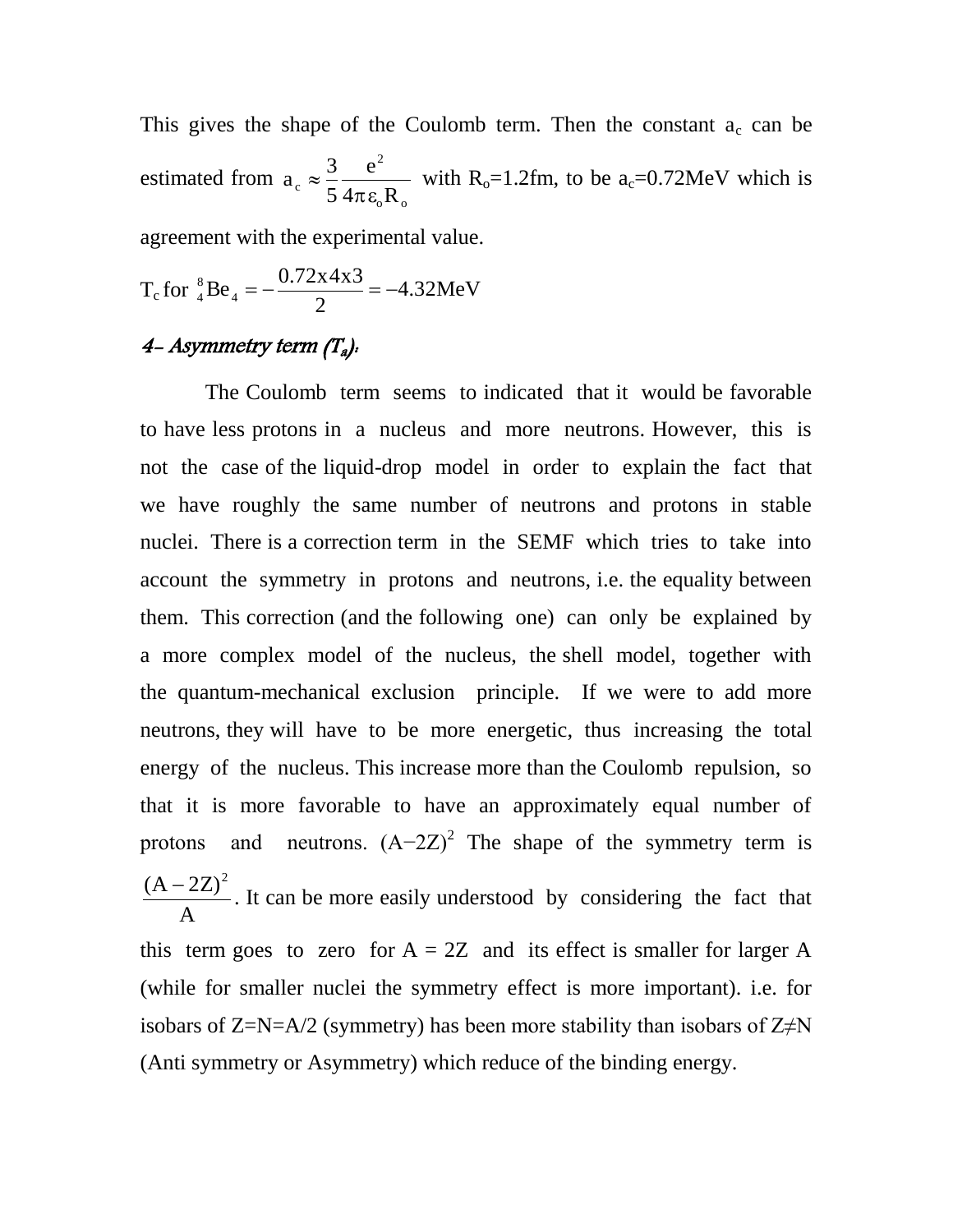Asymmetry define as the difference between binding energy for two isobar, one have  $Z=N$  and the other  $Z\neq N$ .

$$
|T_a| = B(A,Z=N) - B(A,Z \neq N)
$$

The coefficient is  $a_a = 23MeV$ 

$$
T_a \text{ for } \frac{^{16}N_9}{^{7}N_9} = -23 \frac{(16-14)^2}{16} = -5.75 \text{MeV} \quad , T_a = 0 \text{ for } \frac{^{16}N_8}{^{8}N_8}
$$

# 5- Pairing term  $(T_p)$ .

 This term is linked to the physical evidence that like-nucleons tend to pair off. Then it means that the binding energy is greater ( $\delta$  > 0) if we have an even-even nucleus, where all the neutrons and all the protons are paired-off. If we have a nucleus with both an odd number of neutrons and of protons, it is thus favorable to convert one of the protons into a neutrons or vice-versa. Thus, with all other factor constant, we have to subtract  $(\delta \le 0)$  a term from the binding energy for odd-odd configurations. Finally, for even-odd configurations we do not expect any influence from this pairing energy ( $\delta = 0$ ). The pairing term is then:

$$
+\delta a_{p}A^{-3/4} = \begin{cases} + a_{p}A^{-3/4} & \text{for even - even} \\ 0 & \text{for even - odd (odd A)} \\ -a_{p}A^{-3/4} & \text{for odd - odd} \end{cases}
$$

with  $a_p = 34MeV$ 

Assume that A is the mass number for even-odd nucleus, then A+1 represent an even-even nucleus and A-1 for odd-odd, the pairing term is written as:

$$
T_p = \frac{B(A-1) + B(A+1)}{2} - B(A)
$$
  
\n
$$
T_p \text{ for } {}^{16}_{8}O_8 = +34 \times 16^{-3/4} = 4.25 \text{MeV}, \quad T_p({}^{7}_{3}Li_4) = 0, \quad T_p({}^{6}_{3}Li_3) = -8.87 \text{MeV}
$$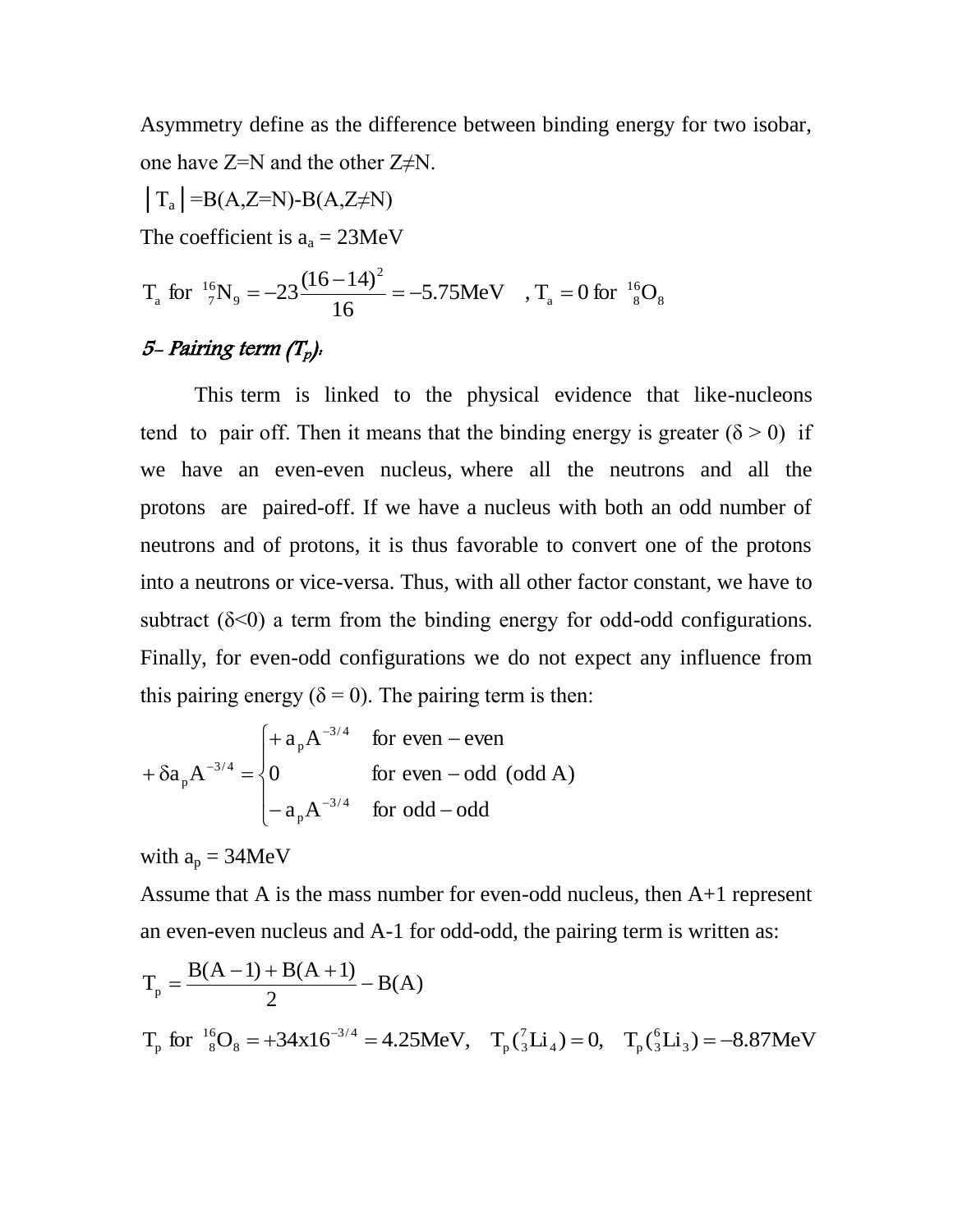

Figure (3-2): summary of liquid-drop model treatment of average binding energy.

## 6- Shell term  $(T_v)$ .

 There is found experimentally that for N=Z nuclei which has a double magic number (2,8,20,28,50,82,…) has been a very stability, very high nuclear binding energy and high abundance, then for one magic number N or Z, then for nearest of magic number which due to increases in binding energy.

$$
T_{sh} = 1 \rightarrow 3 MeV
$$

 $T_{sh}$ =3 for double magic number (N and Z = magic number) like  ${}^{4}_{2}$ He<sub>2</sub>,  ${}^{16}_{8}O_{8}$ 16  $2, 8$  $^{4}_{2}He_{2}$ ,  $^{16}_{8}O$ 

 $T_{sh}=2$  for single magic number (N or Z = magic number and the other is near of magic number) like  ${}^{15}_{7}\text{N}_{8}$ ,  ${}^{15}_{8}\text{O}_{7}$ 15 8, 8  $^{15}_{7}\text{N}_{8}$ ,  $^{15}_{8}\text{O}$ 

 $T_{sh}=1$  for single magic number (N or Z = magic number and the other is far from magic number) like  $^{18}_{\phantom{1}8}\text{O}_{_{10}}$  $^{18}_{8}$ O

 $T_{\rm sh}$ =0 for no magic number of N and Z, like  $^{16}_{7}$ N<sub>9</sub>  $^{16}_{7}\text{N}$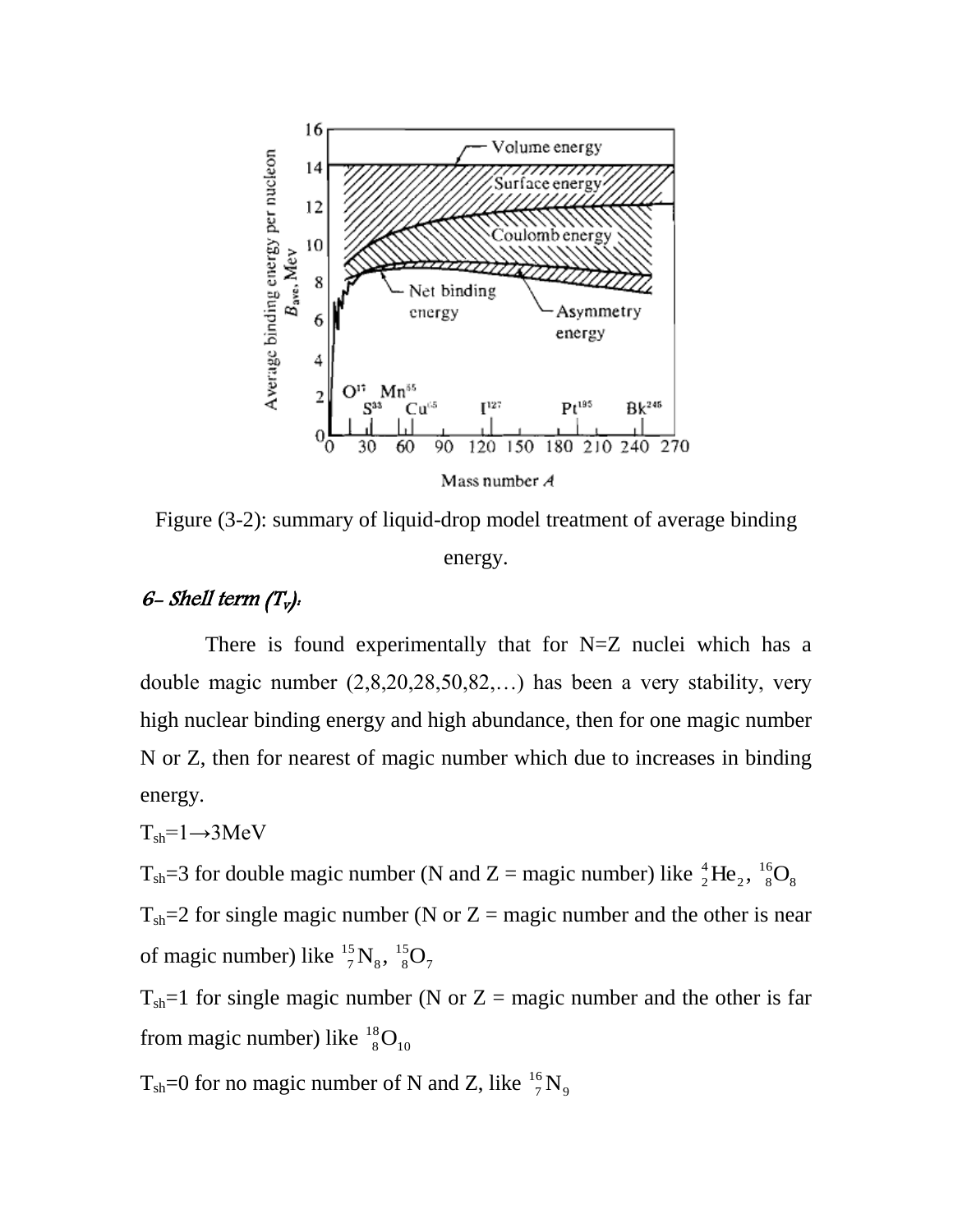H.W.: find the binding energy for  ${}_{3}^{6}Li$ ,  ${}_{4}^{8}Be$ ,  ${}_{8}^{17}O$ 8 8 4 6  ${}^{6}_{3}$ Li,  ${}^{8}_{4}$ Be,  ${}^{17}_{8}$ O,  ${}^{208}_{82}$ Pb. Using:

a) mass formula, b) Weizsacker formula. Were the atomic mass of  ${}^{6}$ Li=6.015124u,  ${}^{8}$ Be=8.02502u,  ${}^{17}$ O=17.00453u and  ${}^{208}$ Pb=208.04754u

### Mass parabolas

With a little rearrangement of SEMF Eq.:

$$
B(A,Z) = a_{v}A - a_{s}A^{2/3} - a_{c}Z(Z-1)A^{-1/3} - a_{a}\frac{(A-2Z)^{2}}{A} + \delta a_{p}A^{-3/4} + \eta
$$

From the formula of binding energy depending on the mass:

 $M_N(A,Z)=Zm_p+Nm_n-B(A,Z)$ 

we can write the mass of a nucleus in the following way:

$$
M_N(A, Z) = Zm_p + Nm_n - [a_vA - a_sA^{2/3} - a_cZ(Z - 1)A^{-1/3} - a_a\frac{(A - 2Z)^2}{A} + \delta a_pA^{-3/4} + \eta]
$$

It's clear that for any value of A  $(A = constant)$ , this equation represent of a parabola equation as  $M(A,Z)c^2 = xA + yZ + zZ^2 + \delta$ .

The minimum mass occurs for  $Z = Z_0$  (usually not an integer). The plot of Z versus A or N gives the line of greatest nuclear stability. Setting  $\partial (Mc^2)/\partial Z$  $= 0$  yields:

$$
Z_{A} = \frac{A/2}{1 + 0.25(a_c/a_a)A^{2/3}} = \frac{A/2}{1 + 0.0078A^{2/3}}
$$

For odd-A isobars,  $\delta = 0$  and therefore the equation gives a single parabola, which is shown in Fig.  $(3-3)$  for a typical case.

It is clear from Fig. (3-3a) that for odd-A nuclides there can be only one (stable) isobar for which both these conditions do not occur. Note that:

beta (electron) decay takes place from  $M(A,Z) > M(A, Z + 1)$  $Z$  to  $Z + 1$  $M(A,Z) > M(A, Z - 1)$ electron capture and perhaps positron. decay<sup>1</sup> takes place from Z to  $Z - 1$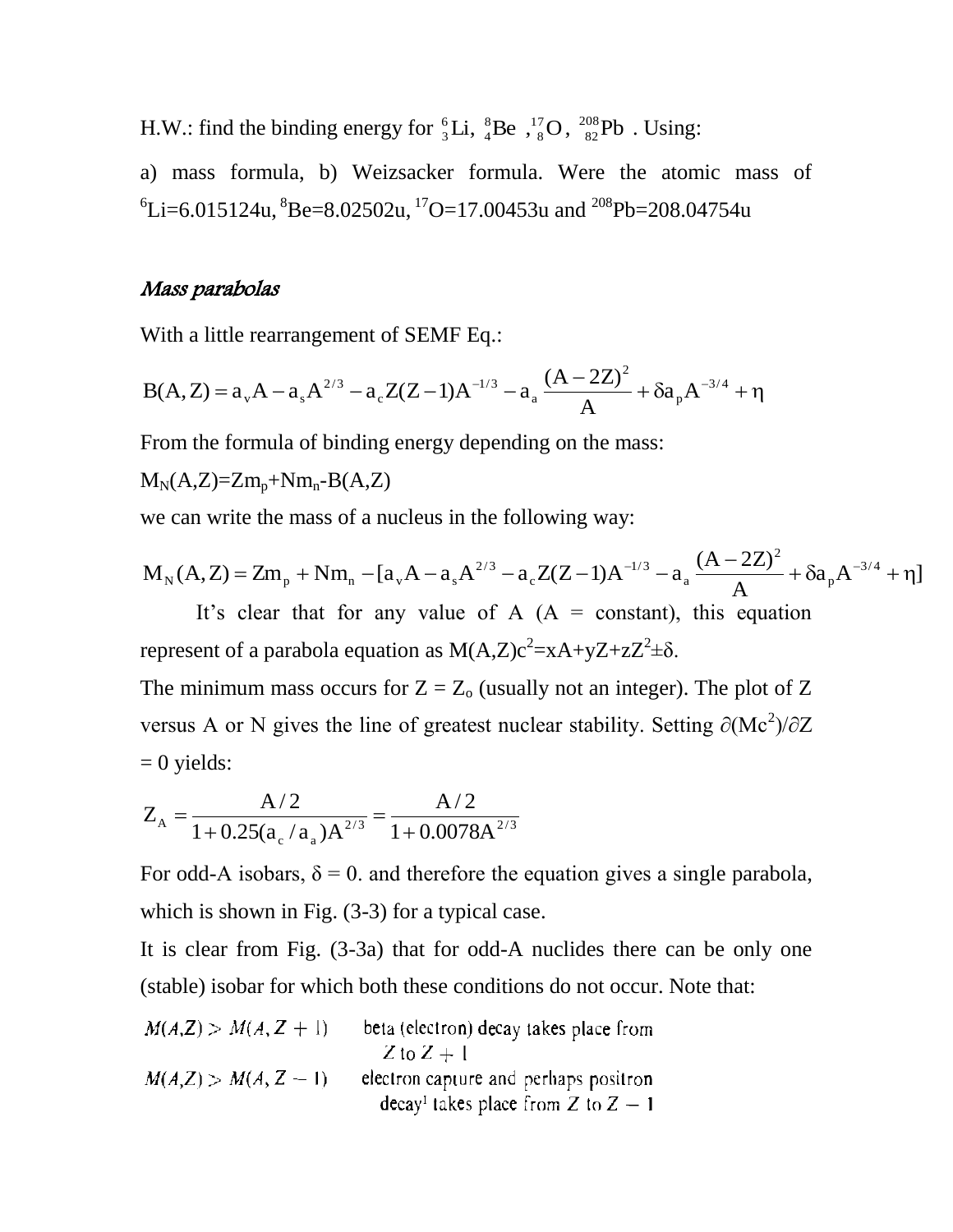For even-A isobars, two parabolas are generated by above equation, differing in mass by 26. A typical case is given in Fig. (3-3b). Depending on the curvature of the parabolas and the separation 26, there can be several stable even-even isobars. Three is the largest number found in nature. There should be no stable odd-odd nuclides. The exceptional cases  $H^2$ ,  $Li^6$ ,  $B^{10}$ , and  $N<sup>14</sup>$  are caused by rapid variations of the nuclear binding energy for very light nuclides, because of nuclear structure effects which are not included in the liquid-drop model. Figure (3-3b) shows that for certain odd-odd nuclides both conditions are met so that electron and positron decay from the identical nuclide are possible and do indeed occur.



Figure (3-3): mass parabola for isobars. (a) odd A nuclei. (b) even A nuclei. Full circles represent stable nuclides and open circles radioactive nuclides.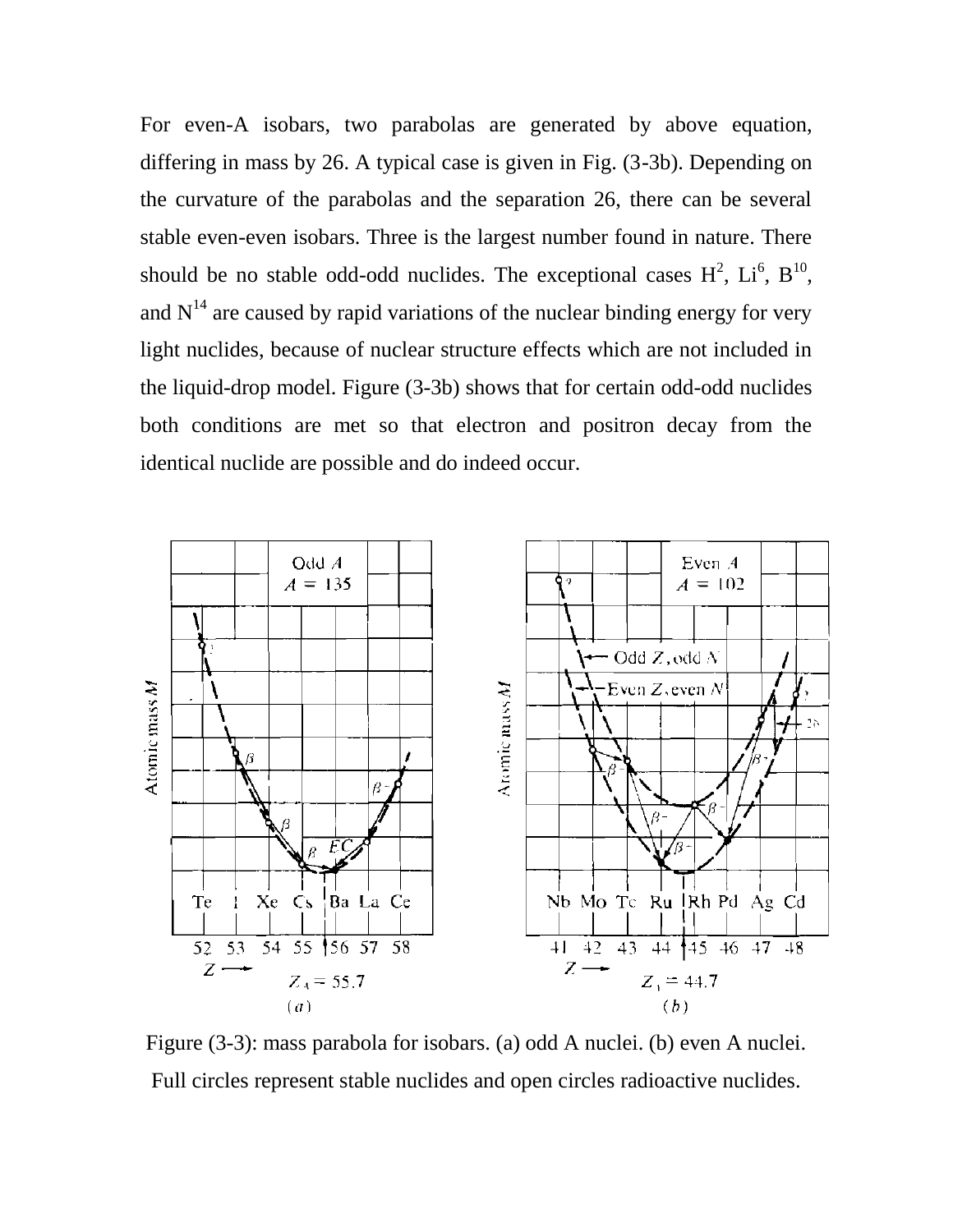## (3-5-2) Nuclear Shell Model

 The nuclear shell model is based on the analogous model for the orbital structure of atomic electrons in atoms. Although the liquid drop model of the nucleus has proved to be quite successful for predicting subtle variations in the mass of nuclides with slightly different mass and atomic numbers, it avoids any mention of the internal arrangement of the nucleons in the nucleus. We have observed that:

1- There are an abnormally high number of stable nuclides whose proton and/or neutron numbers equals the magic numbers 2,8,20,28,50,82,126.

2- Further evidence for such magic numbers is provided by the very high binding energy of nuclei with both Z and N being magic.

3- The abnormally high or low alpha and beta particle energies emitted by radioactive nuclei according to whether the daughter or parent nucleus has a magic number of neutrons. Similarly.

4- Nuclides with a magic number of neutrons are observed to have a relatively low probability of absorbing an extra neutron, i.e. they have lowest of absorption cross sections for neutrons (neutron-capture cross sections).

To explain such nuclear systematics and the internal structure of the nucleus, a shell model of the nucleus has been developed. This model uses Schrodinger's wave equation or quantum mechanics to describe the energetics of the nucleons in a nucleus in a manner analogous to that used to describe the discrete energy states of electrons around the nucleus. This model assumes: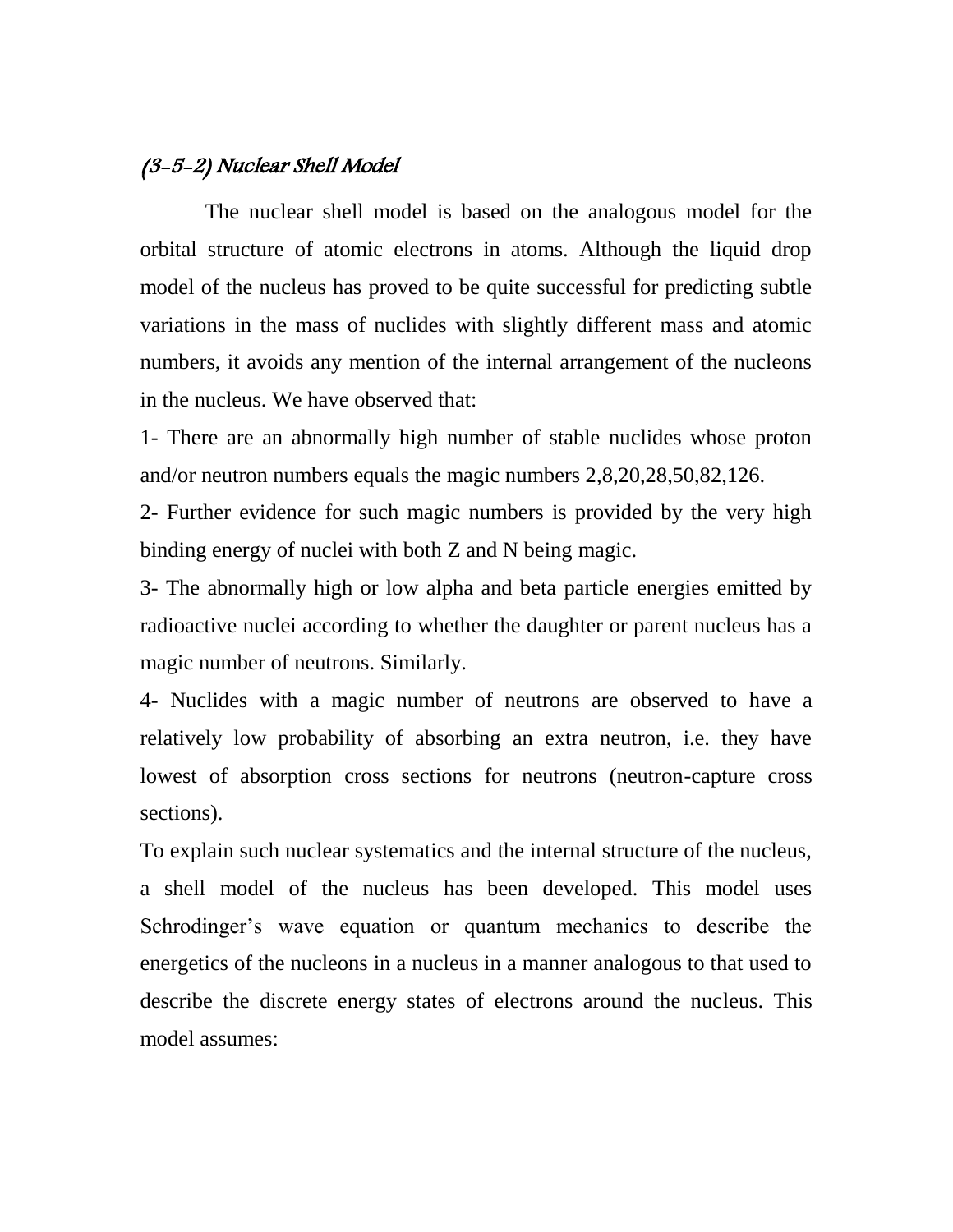1. Each nucleon moves independently in the nucleus uninfluenced by the motion of the other nucleons.

2. Each nucleon moves in a potential well which is constant from the center of the nucleus to its edge where it increases rapidly by several tens of MeV. When the model's quantum-mechanical wave equation is solved numerically, the nucleons are found to distribute themselves into a number of energy levels. There is a set of energy levels for protons and an independent set of levels for neutrons. Filled shells are indicated by large gaps between adjacent energy levels and are computed to occur at the experimentally observed values of 2, 8, 20, 28, 50, 82, and 126 neutrons or protons. Such closed shells are analogous to the closed shells of orbital electrons. However, the shell model has been useful to obtain such results that predicts the magic numbers and particularly useful in predicting several properties of the nucleus, including (1) the total angular momentum of a nucleus, (2) characteristics of isomeric transitions, which are governed by large changes in nuclear angular momentum, (3) the characteristics of beta decay and gamma decay, and (4) the magnetic moments of nuclei.

## Single-particle shell model

 The basic assumption of any shell model is that despite the strong overall attraction between nucleons which provides the binding energy considered in previous section, the motion of each nucleon is practically independent of that of any other nucleon. This apparent contradiction is resolved by effects of the Pauli Exclusion Principle. If all inter-nucleon couplings (called residual interactions) are ignored, we call the model the single-particle shell model. In terms of Schrodinger's equation, each nucleon is then assumed to move in the same potential. The potential is spherical in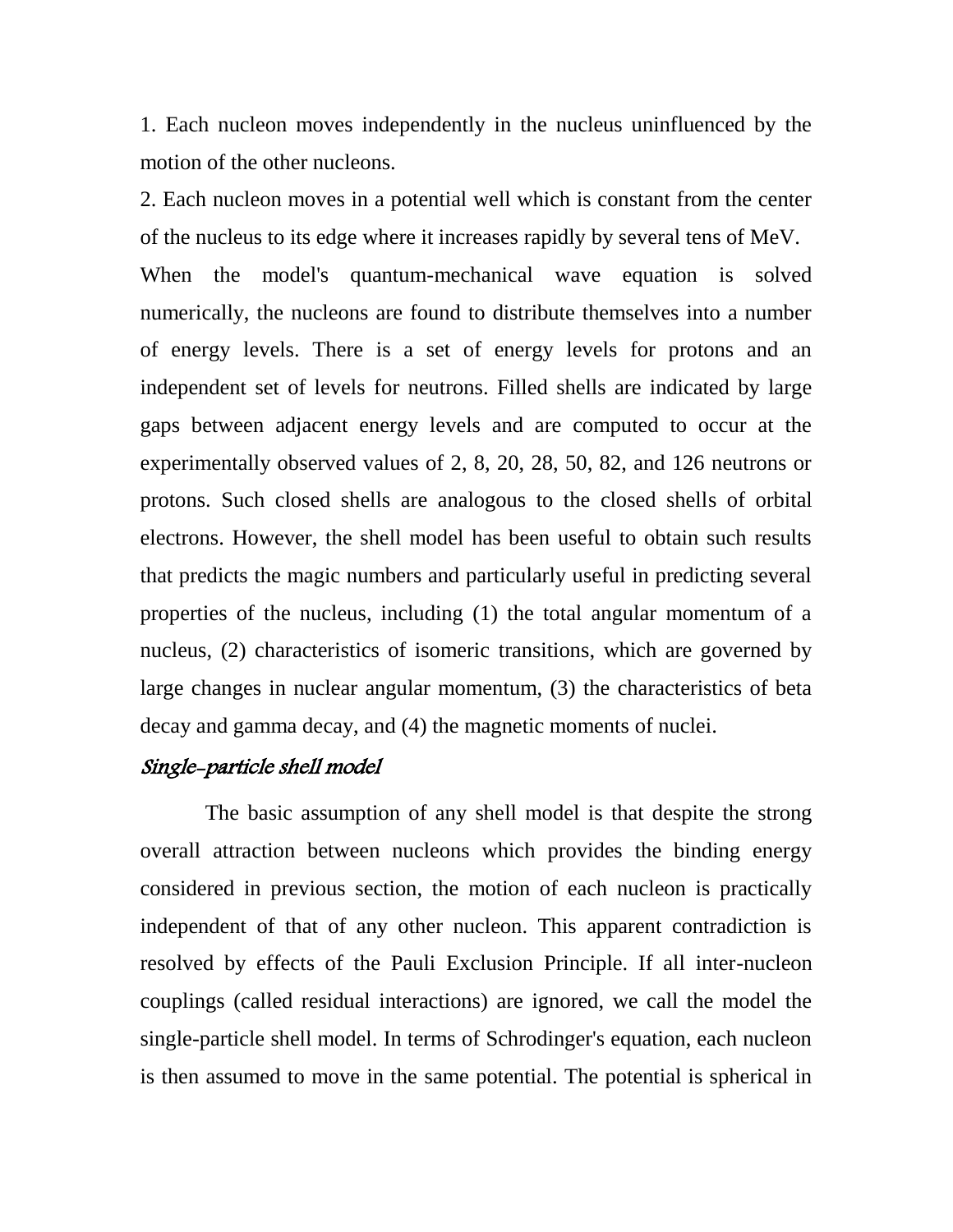the simplest case, but there is good evidence that for nucleon numbers far from closed shells the potential should have an ellipsoidal shape. This condition will be considered later.

This model depends on two quantum numbers, the radial (total) quantum number n and the orbital quantum number  $\ell$ . In nuclear physics each state is specified by n and  $\ell$ . Also for  $\ell = 0, 1, 2, 3, 4, 5$ , we use the spectroscopic letters s, p, d, f, g, h, respectively. A state denoted by 2p therefore means that  $n = 2$ ,  $\ell = 1$ .

The simplest useful potentials are an infinite square well potential of radius R

$$
V = \begin{cases} 0 & r < R \\ \infty & r = R \end{cases}
$$

or a harmonic oscillator potential

$$
V = \frac{1}{2}m_0 \omega^2 r^2
$$

where  $\omega$  is the frequency of oscillation of the particle of mass  $m_0$ . More realistic potentials are a finite square well potential as:

$$
V = \begin{cases} -V_0 & r \le R \\ 0 & r > R \end{cases}
$$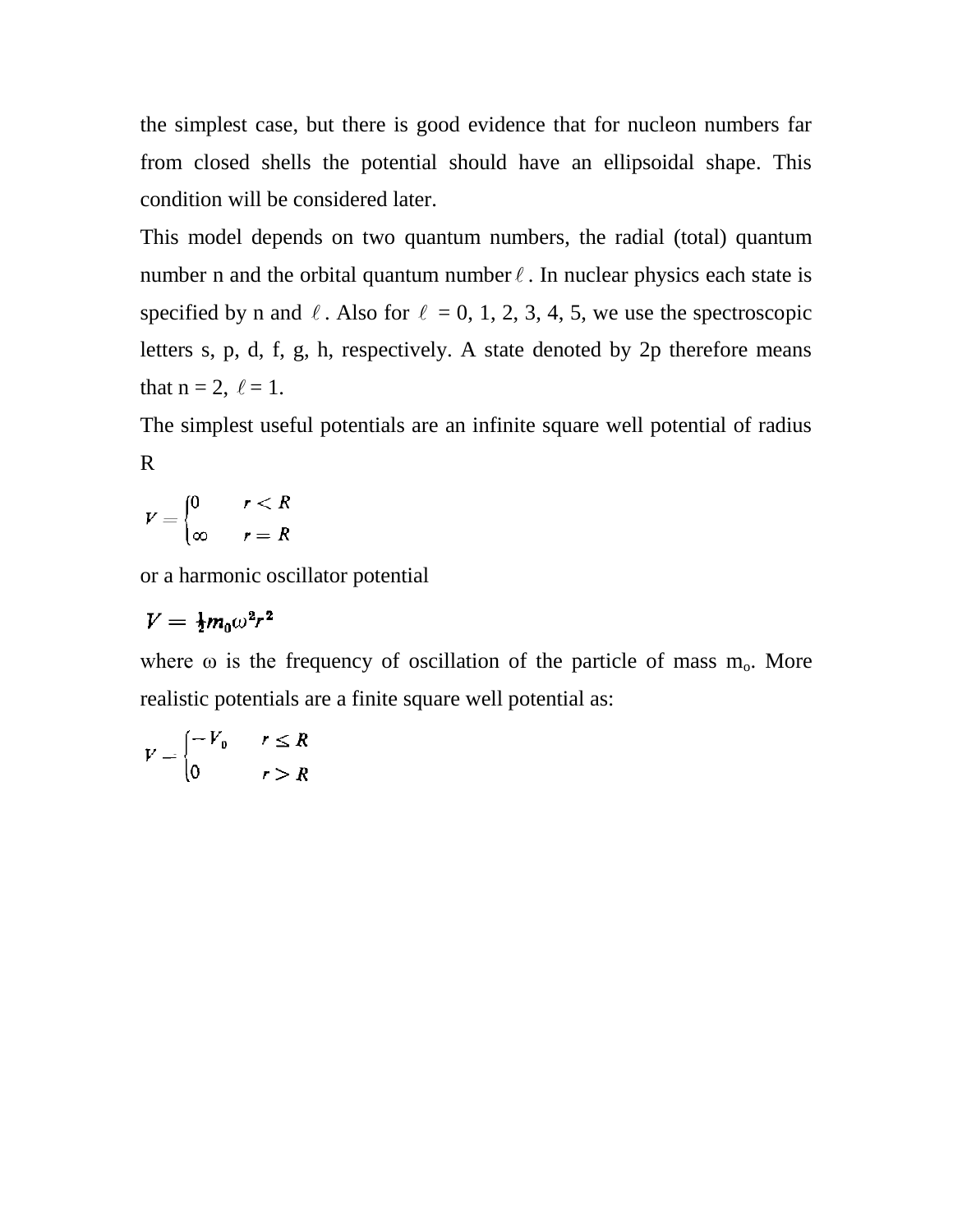

Figure (3-4): Energy levels of nucleons. (a) in an infinite spherical squarewell potential. (b) in a harmonic oscillator potential. The spectroscopic notation  $(n, \ell)$  and the total occupation number up to any particular level are given.

## Spin-Orbit coupling shell model

 A simple Coulomb potential is clearly not appropriate and we need some form that describes the effective potential of all the other nucleons. Since the strong nuclear force is short-ranged we would expect the potential to follow the form of the density distribution of nucleons in the nucleus. For medium and heavy nuclei, the Fermi distribution fits the data and the corresponding potential is called the Woods-Saxon form:

$$
V_{\text{central}}(r) = \frac{-V_0}{1 + e^{(r - R)/a}}
$$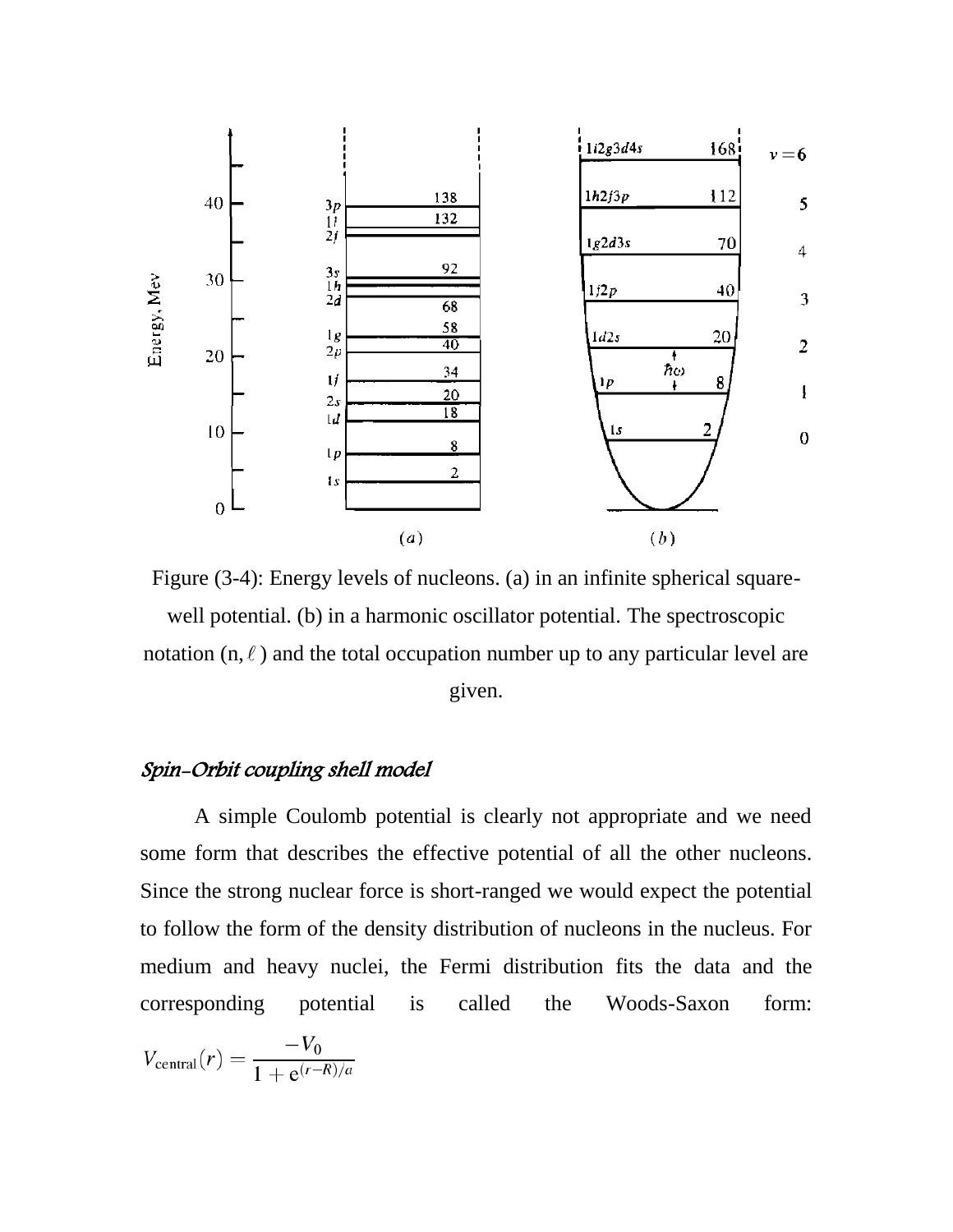However, although these potentials can be shown to offer an explanation for the lowest magic numbers, they do not work for the higher ones. This is true of all purely central potentials.

The crucial step in understanding the origin of the magic numbers was suggested that by analogy with atomic physics there should also be a spin– orbit part, so that the total potential is:

$$
V_{\text{total}} = V_{\text{central}}(r) + V_{\ell s}(r) \mathbf{L} \cdot \mathbf{S}
$$

Where L and S are the orbital and spin angular momentum operators for a single nucleon and  $V_{\ell s}(r)$  is an arbitrary function of the radial coordinate. This form for the total potential is the same as that used in atomic physics except for the presence of the function  $V_{\ell s}(r)$ . Once we have coupling between L and S then  $m_{\ell}$  and  $m_s$  are no longer 'good' quantum numbers and we have to work with eigenstates of the total angular momentum vector J, defined by J=L+S. Squaring this, we have:

$$
\mathbf{J}^2 = \mathbf{L}^2 + \mathbf{S}^2 + 2\mathbf{L} \cdot \mathbf{S}
$$

$$
\mathbf{L} \cdot \mathbf{S} = \frac{1}{2} (\mathbf{J}^2 - \mathbf{L}^2 - \mathbf{S}^2)
$$

and hence the expectation value of L.S, which we write as  $\langle \ell s \rangle$ , is:

$$
\langle \ell s \rangle = \frac{\hbar^2}{2} [j(j+1) - \ell(\ell+1) - s(s+1)] = \begin{cases} \ell/2 & \text{for } j = \ell + \frac{1}{2} \\ -(\ell+1)/2 & \text{for } j = \ell - \frac{1}{2} \end{cases}
$$

(We are always dealing with a single nucleon, so that  $s=1/2$ ) The splitting between the two levels is thus:

$$
\Delta E_{ls}=\frac{2\ell+1}{2}\hbar^2\langle V_{\ell s}\rangle
$$

Experimentally, it is found that  $V_{\ell s}(r)$  is negative, which means that the state with 2 1  $j = \ell + \frac{1}{2}$  has a lower energy than the state with 2  $j = \ell - \frac{1}{2}$ . This is the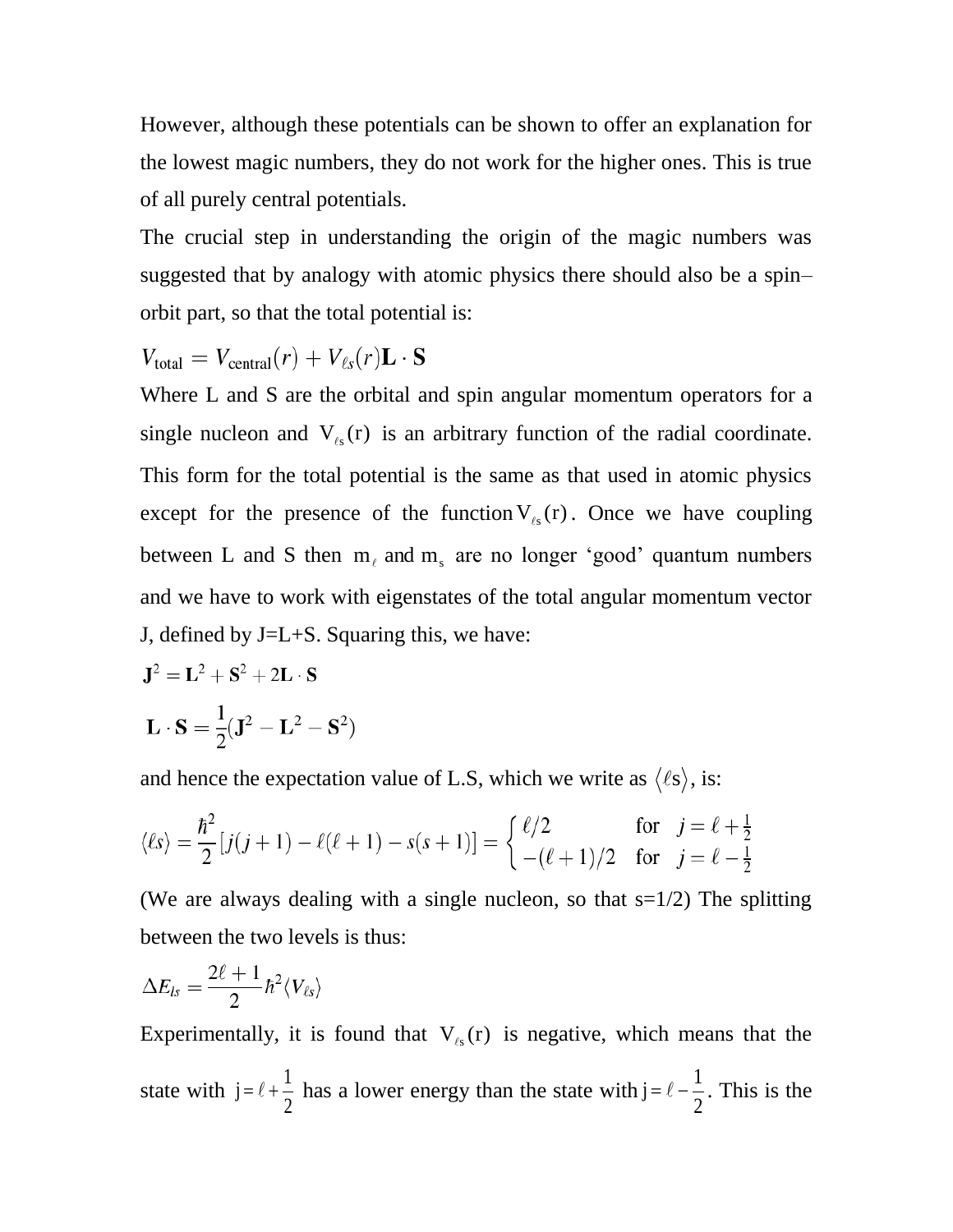opposite of the situation in atoms. Also, the splitting are substantial and increase linearly with  $\ell$ . Hence for higher  $\ell$ , crossings between levels can occur. Namely, for large  $\ell$ , the splitting of any two neighboring degenerate levels can shift the 2 1  $j = \ell - \frac{1}{2}$  state of the initial lower level to lie above the 1  $j = \ell + \frac{1}{2}$  level of the previously higher level.

2

 An example of the resulting splitting up to the 1G state is shown in Figure (3-5), where the usual atomic spectroscopic notation has been used, i.e. levels are written  $(n \ell_j)$  with S, P, D, F, G, ... : used for  $\ell = 0, 1, 2, 3, 4$ , .. . . Magic numbers occur when there are particularly large gaps between groups of levels. Note that there is no restriction on the values of  $\ell$  for a given n because, unlike in the atomic case, the strong nuclear potential is not Coulomb-like.

The configuration of a real nuclide (which of course has both neutrons and protons) describes the filling of its energy levels (sub-shells), for protons and for neutrons, in order, with the notation  $(n \ell_j)^k$  for each sub-shell, where k is the occupancy of the given sub-shell. Sometimes, for brevity, the completely filled sub-shells are not listed, and if the highest sub-shell is nearly filled, k can be given as a negative number, indicating how far from being filled that sub-shell is.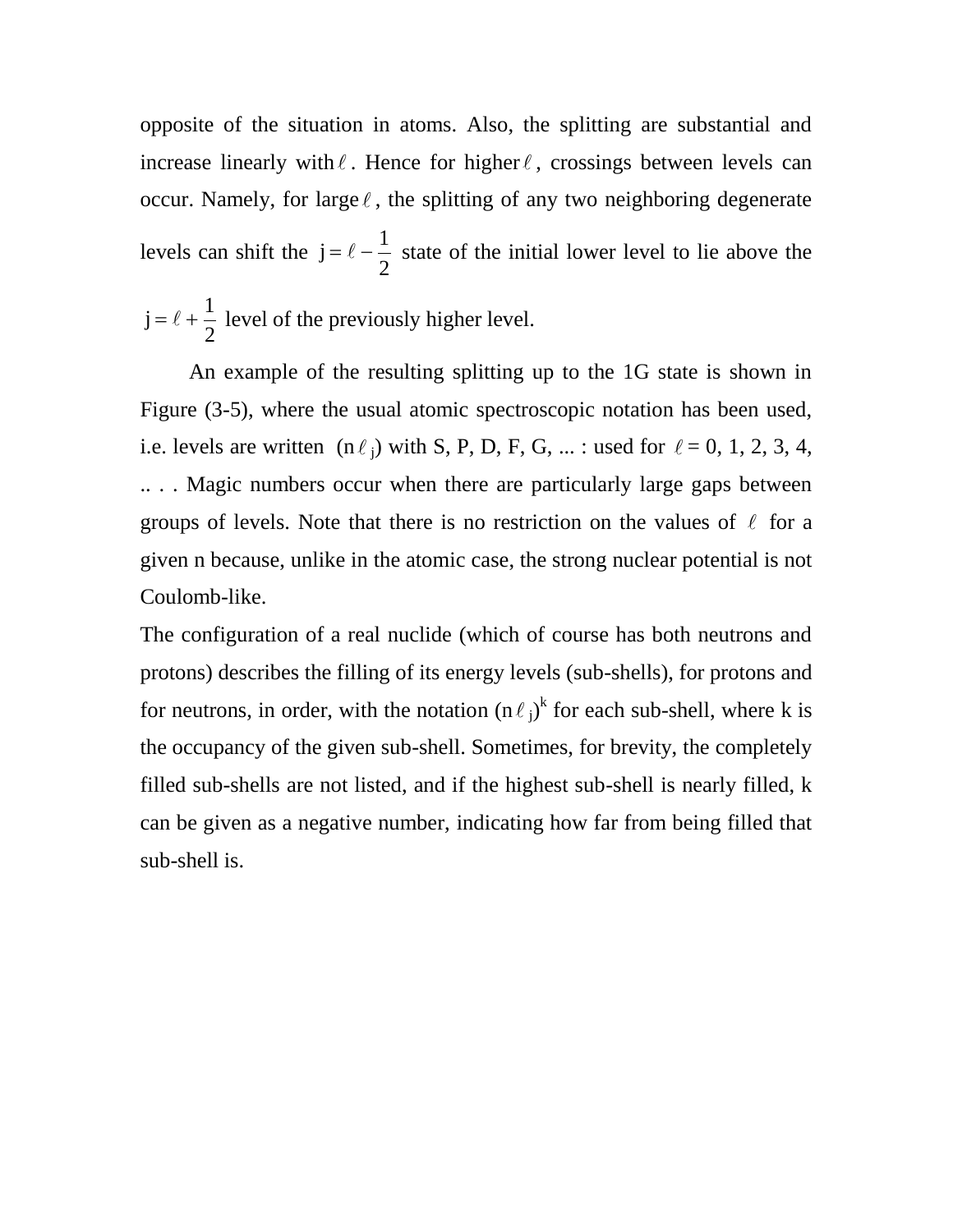



Using the ordering diagram above, and remembering that the maximum occupancy of each sub-shell is  $2j+1$ , we predict, for example, the configuration for  $\frac{^{17}}{8}$ O  ${}^{7}_{8}$ O to be:

$$
(1s_{\frac{1}{2}})^{2}(1p_{\frac{3}{2}})^{4}(1p_{\frac{1}{2}})^{2}
$$
 for the protons  

$$
(1s_{\frac{1}{2}})^{2}(1p_{\frac{3}{2}})^{4}(1p_{\frac{1}{2}})^{2}(1d_{\frac{5}{2}})^{1}
$$
 for the neutrons

Notice that all the proton sub-shells are filled, and that all the neutrons are in filled sub-shells except for the last one, which is in a sub-shell on its own. Most of the ground state properties of  $^{17}_{8}$ O  ${}_{8}^{7}$ O can therefore be found from just stating the neutron configuration as  $(\mathrm{Id}_5)^1$ 2  $({\rm Id}_5)^1$ .

Although the spin-orbit shell model had one of the most stimulating effects on nuclear structure physics, the simple form given above cannot be sufficient. For example, the model cannot explain why even-even nuclei always have a zero ground-state spin, or more generally, why any even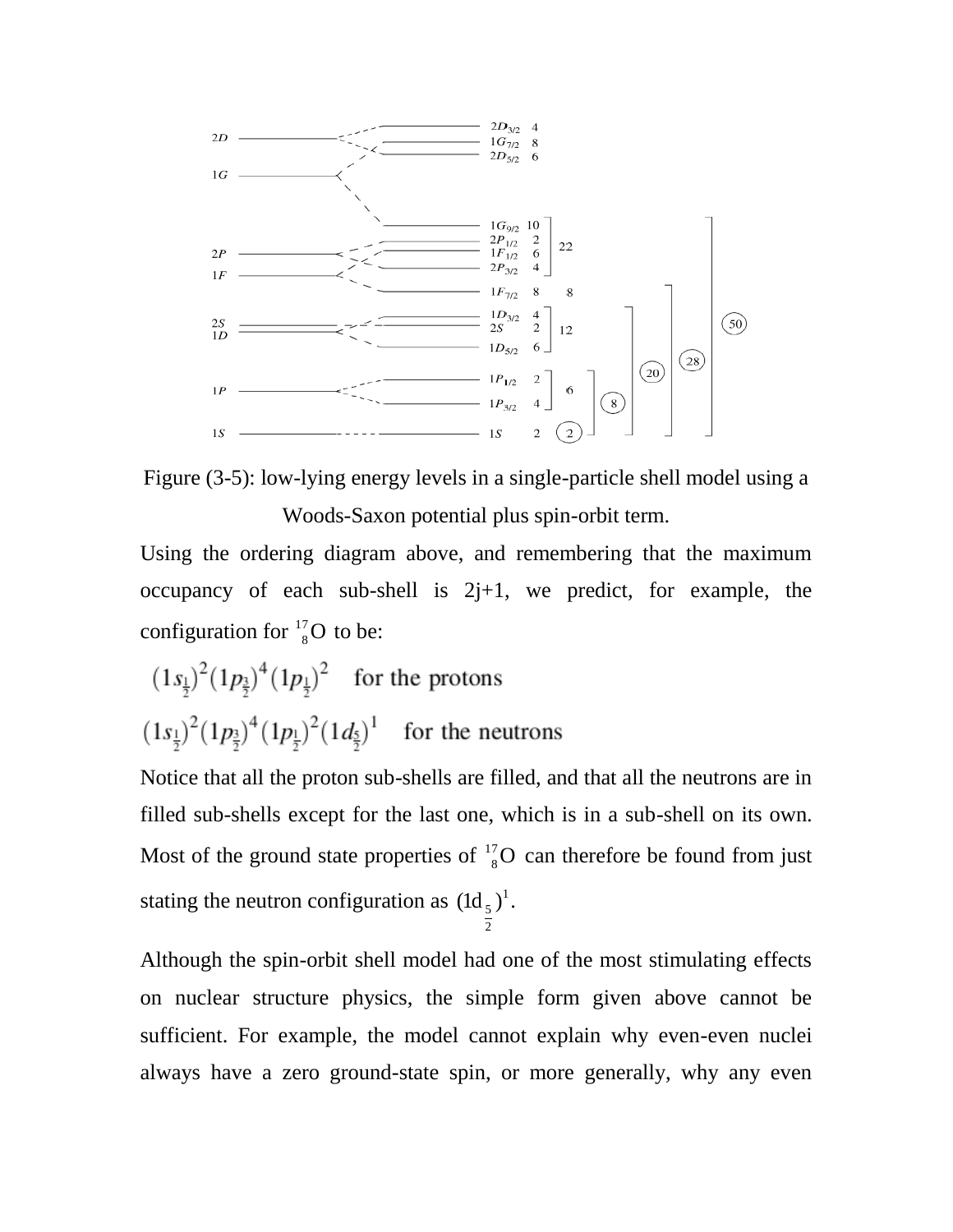number of identical nucleons couples to zero ground-state spin. Evidently there is a (residual) nucleon-nucleon interaction which favors the pairing of nucleons with opposing angular momenta.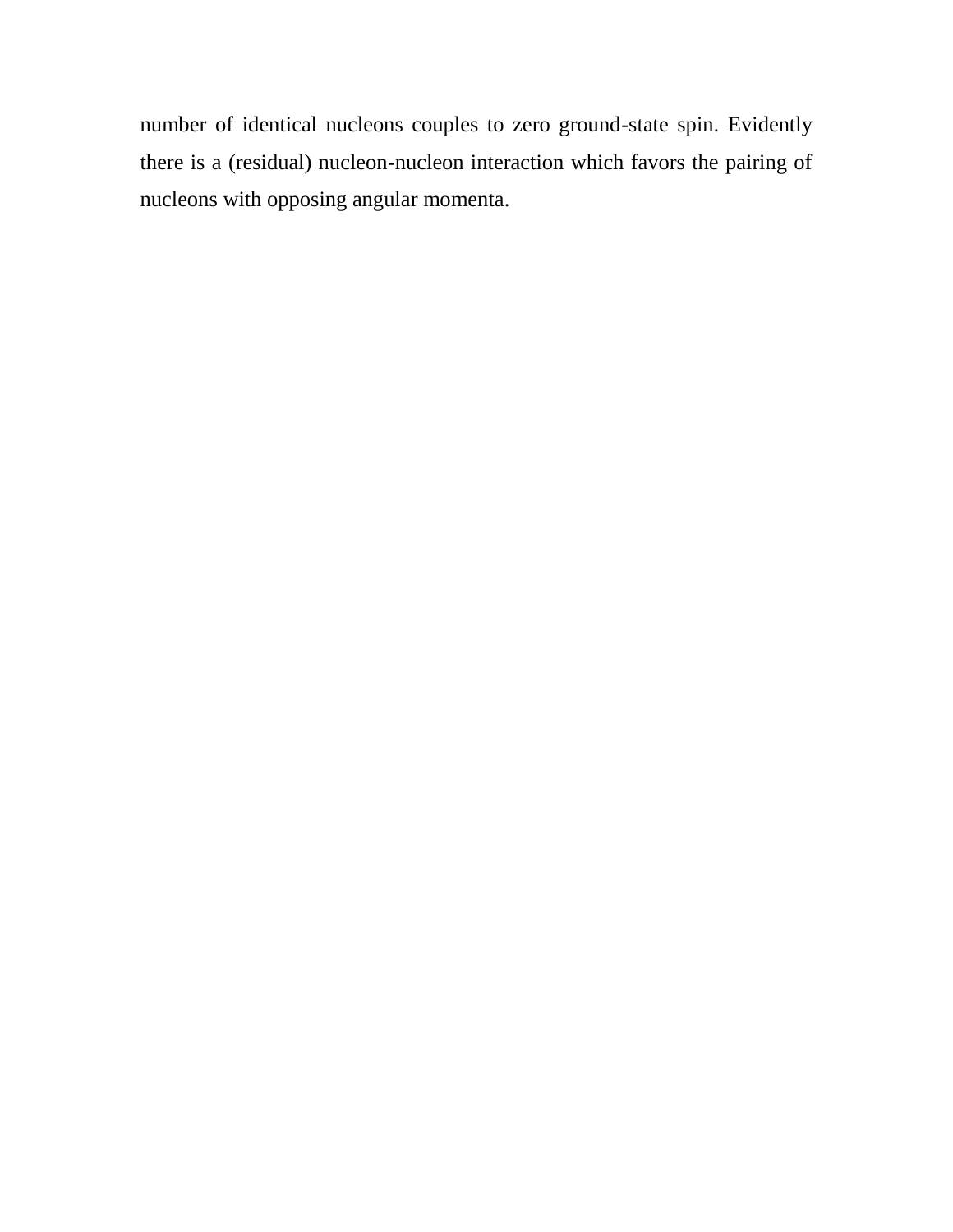

Figure (3-6): Nucleon orbitals in a model with a spin-orbit interaction. The two left columns show the magic numbers and energies for a pure harmonic potential. The splitting of different values of the orbital angular momentum  $\ell$  can be arranged by modifying the central potential. Finally, the spin-orbit coupling splits the levels so that they depend on the relative orientation of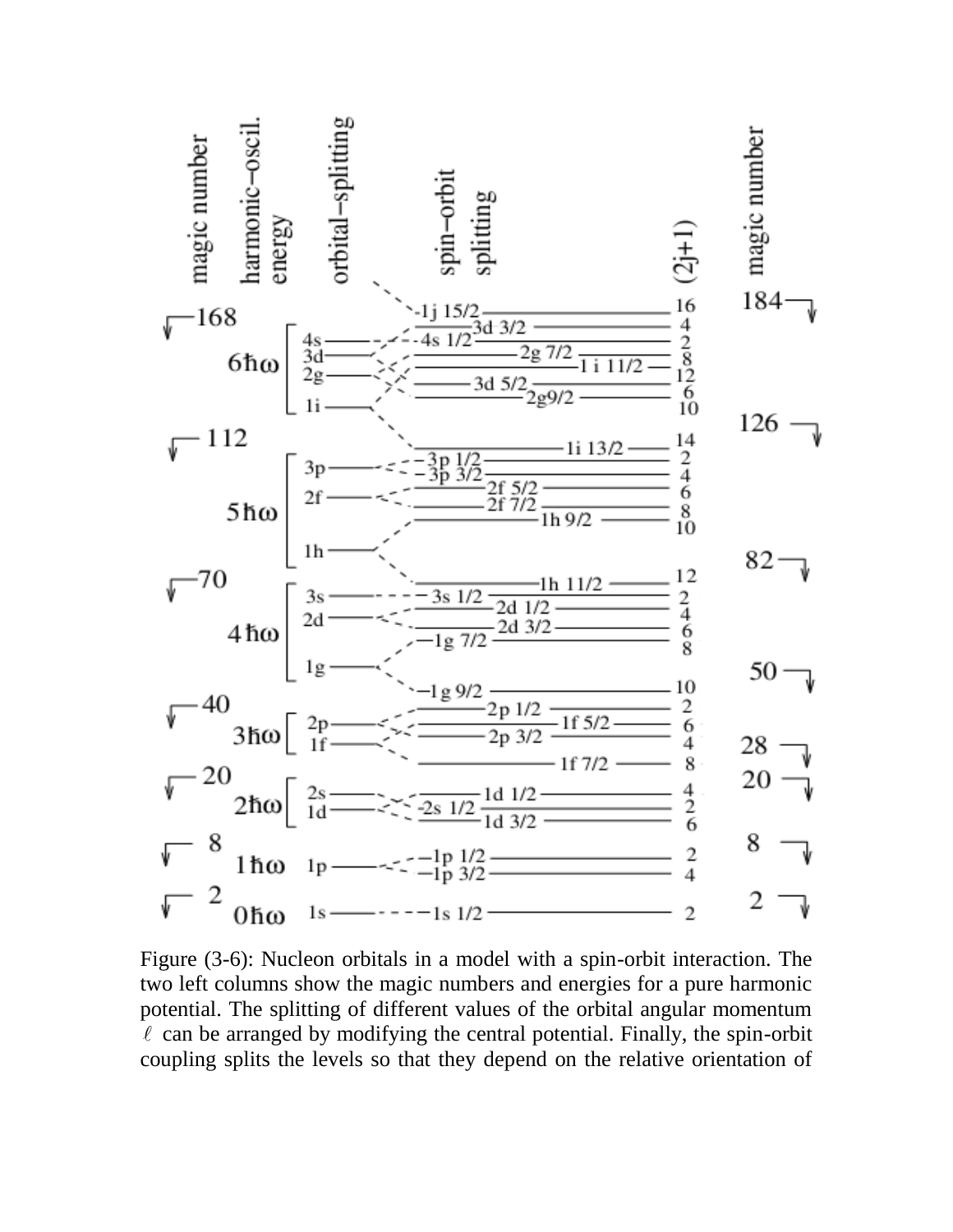the spin and orbital angular momentum. The number of nucleons per level  $(2j+1)$  and the resulting magic numbers are shown on the right.

| $\ell$<br>n    | 0              | $\mathbf{1}$ | $\overline{2}$ | 3              | $\overline{4}$ | 5              | 6              | shell   | No. of<br>nucleons |
|----------------|----------------|--------------|----------------|----------------|----------------|----------------|----------------|---------|--------------------|
| $\mathbf{1}$   | 1 <sub>S</sub> |              |                |                |                |                |                | $\sf S$ | $\overline{2}$     |
| $\overline{2}$ |                | 1p           |                |                |                |                |                | p       | 6                  |
| 3              | 2s             |              | 1 <sub>d</sub> |                |                |                |                | d       | 10                 |
| $\overline{4}$ |                | 2p           |                | 1 <sup>f</sup> |                |                |                | f       | 14                 |
| 5              | 3s             |              | 2d             |                | 1g             |                |                | g       | 18                 |
| 6              |                | 3p           |                | 2f             |                | 1 <sub>h</sub> |                | h       | 22                 |
| 7              | 4s             |              | 3d             |                | 2g             |                | 1 <sub>i</sub> |         | 26                 |

Table (3-1): Arrangement of the nuclear shells and its distributions.

For example,  ${}^{17}_{9}F_8$  $^{17}_{9}F_8$  and  $^{17}_{8}O_9$  $^{17}_{8}O_9$  have one unpaired nucleon outside a doubly magic  $^{16}_{8}O_8$  $^{16}_{8}O_8$  core. The above figure, tells us that the unpaired nucleon is in a  $\ell$  =2, j=5/2. The spin parity of the nucleus is predicted to be 5/2<sup>+</sup> since the parity of the orbital is  $-1^{\ell}$ . This agrees with observation. The first excited states of  $^{17}_{9}F_8$  $^{17}_{9}F_8$  and  $^{17}_{8}O_9$  $^{17}_{8}$ O<sub>9</sub> corresponding to raising the unpaired nucleon to the next higher orbital, are predicted to be  $1/2^+$ , once again in agreement with observation.

On the other hand,  $^{15}_{8}N_7$  $^{15}_{8}$ N<sub>7</sub> and  $^{15}_{8}$ O<sub>7</sub>  $^{15}_{8}O_7$  have one "hole" in their  $^{16}_{8}O_8$  $^{16}_{8}O_8$  core, the ground state quantum numbers should then be the quantum numbers of the hole which are  $\ell$  =1 and j=1/2 according to above Figure. The quantum numbers of the ground state are then predicted to be  $1/2^-$ , in agreement with observation.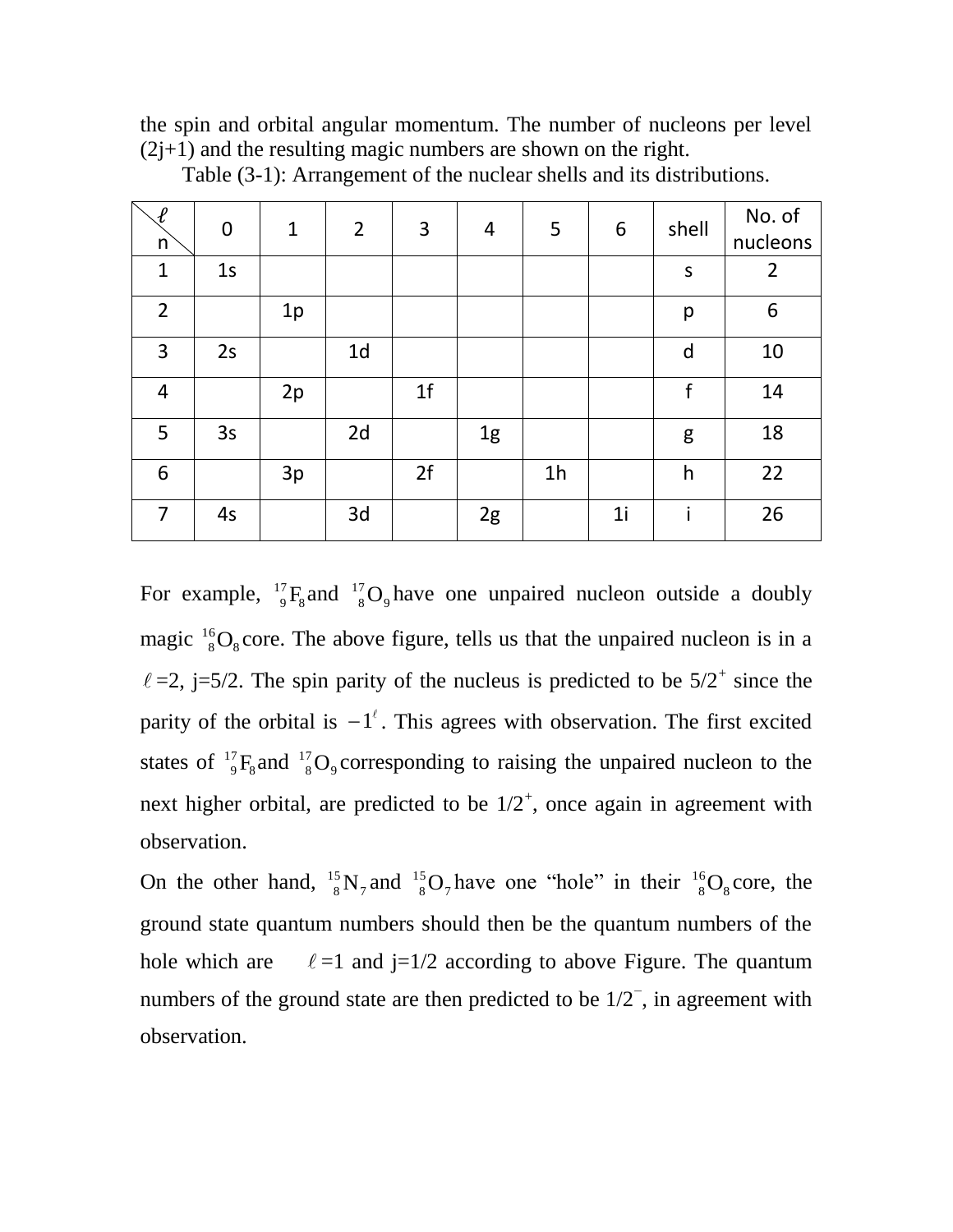## (3-5-3) Fermi Gas Model (Statistical Model or Uniform Particle Model)

 This model supposes that, as a result of the strong nuclear compound between the nucleons, the movement of them cannot study alone, but we must study them statistically, i.e. it's give the average of the physical quantity from all of the nucleons.

In this model, the protons and neutrons that make up the nucleus are assumed to comprise two independent systems of nucleons, each freely moving inside the nuclear volume subject to the constraints of the Pauli principle. The potential felt by every nucleon is the superposition of the potentials due to all the other nucleons. In the case of neutrons this is assumed to be a finite-depth square well; for protons, the Coulomb potential modifies this. A sketch of the potential wells in both cases is shown in Figure (3-7).

For a given ground state nucleus, the energy levels will fill up from the bottom of the well. The energy of the highest level that is completely filled is called the Fermi level of energy  $E_F$  and has a momentum  $p_F=(2ME_F)^{1/2}$ , where M is the mass of the nucleon. Within the volume V, the number of states with a momentum between p and p+dp is given by the *density of states factor*:

$$
n(p)\mathrm{d}p = \mathrm{d}n = \frac{4\pi V}{\left(2\pi\hbar\right)^3}p^2\mathrm{d}p
$$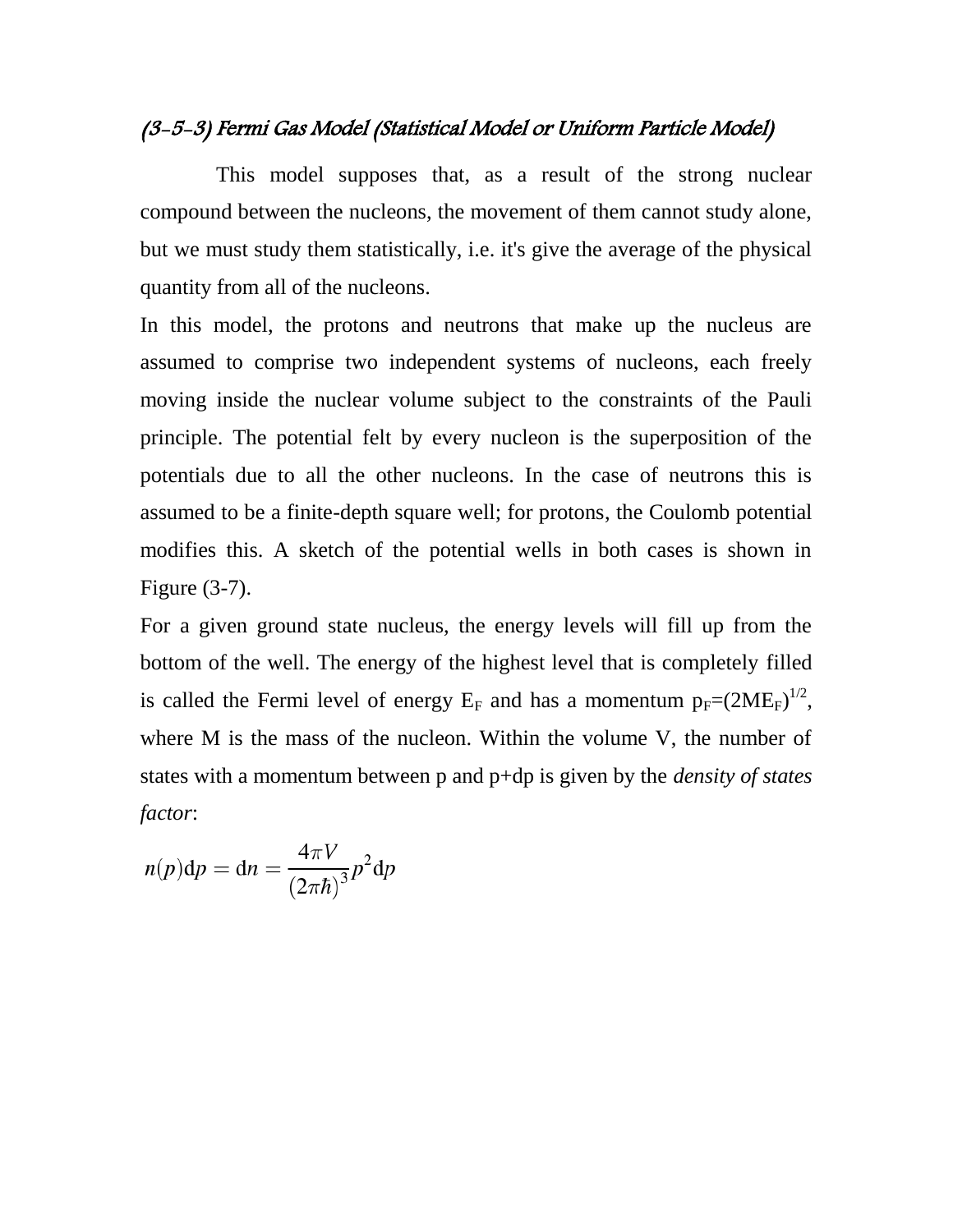

Figure (3-7): proton and neutron potentials and states in the fermi gas model.

Since every state can contain two fermions of the same species, we can have  $p_F^{\phantom{\dagger}}$ (using  $n = 2 \int$  $n = 2 \int dn$ 0  $N = \frac{V(p_{\rm F}^n)^3}{3\pi^2\hbar^3}$  and  $Z = \frac{V(p_{\rm F}^p)^3}{3\pi^2\hbar^3}$ 

For neutrons and protons, respectively, with a nuclear volume

$$
V = \frac{4}{3}\pi R^3 = \frac{4}{3}\pi R_0^3 A
$$

Where experimentally  $R_0 = 1.2$ fm, Assuming for the moment that the depths of the neutron and proton wells are the same, we find for a nucleus with Z=N=A/2, the Fermi momentum:

$$
p_{\rm F} = p_{\rm F}^n = p_{\rm F}^p = \frac{\hbar}{R_0} \left(\frac{9\pi}{8}\right)^{1/3} \approx 250 \,\text{MeV/c}.
$$

Thus the nucleons move freely within the nucleus with quite large momenta.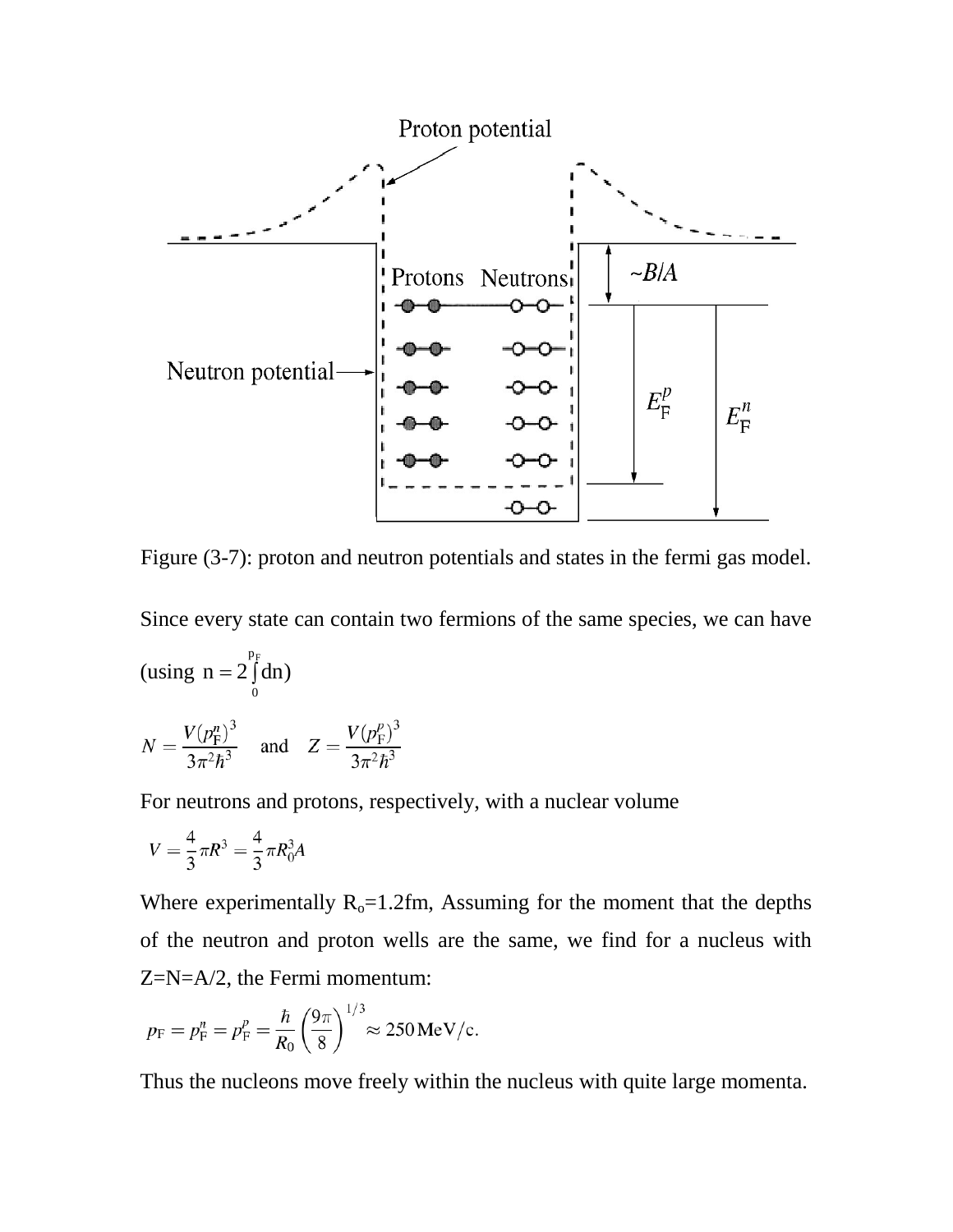The Fermi energy is:

$$
E_{\rm F} = \frac{p_{\rm F}^2}{2M} \approx 33 \text{ MeV}.
$$

The difference between the top of the well and the Fermi level is constant for most heavy nuclei and is just the average binding energy per nucleon  $B_{\text{ave}}=B/A=7-8$  MeV. The depth of the potential and the Fermi energy are to a good approximation independent of the mass number A:

$$
V_o = E_F + B_{ave} \approx 40 MeV
$$

Heavy nuclei generally have a surplus of neutrons. Since the Fermi levels of the protons and neutrons in a stable nucleus have to be equal (otherwise the nucleus can become more stable by β-decay) this implies that the depth of the potential well for the neutron gas has to be deeper than for the proton gas, as shown in Figure (3-7). Protons are therefore on average less tightly bound in nuclei than are neutrons.

#### (3-5-4) Collective Model

 For each of the liquid drop model and shell model have a specific applications, all of them succeed in the interpretation of some phenomena and fails to explain other phenomena. So it became logical to consider each of these models is complementary to another in a single model called the collective model as a model that combines the two models. This model views the nucleus as having a hard core of nucleons in filled shells, as in the shell model, with outer valence nucleons that behave like the surface molecules of a liquid drop. In addition to the successes of each of the two models, this model has succeeded in formulating an equation to calculate the rotational energy levels to the even-even nuclei, i.e. the energy levels of deformed nuclei are very complicated, because there is often coupling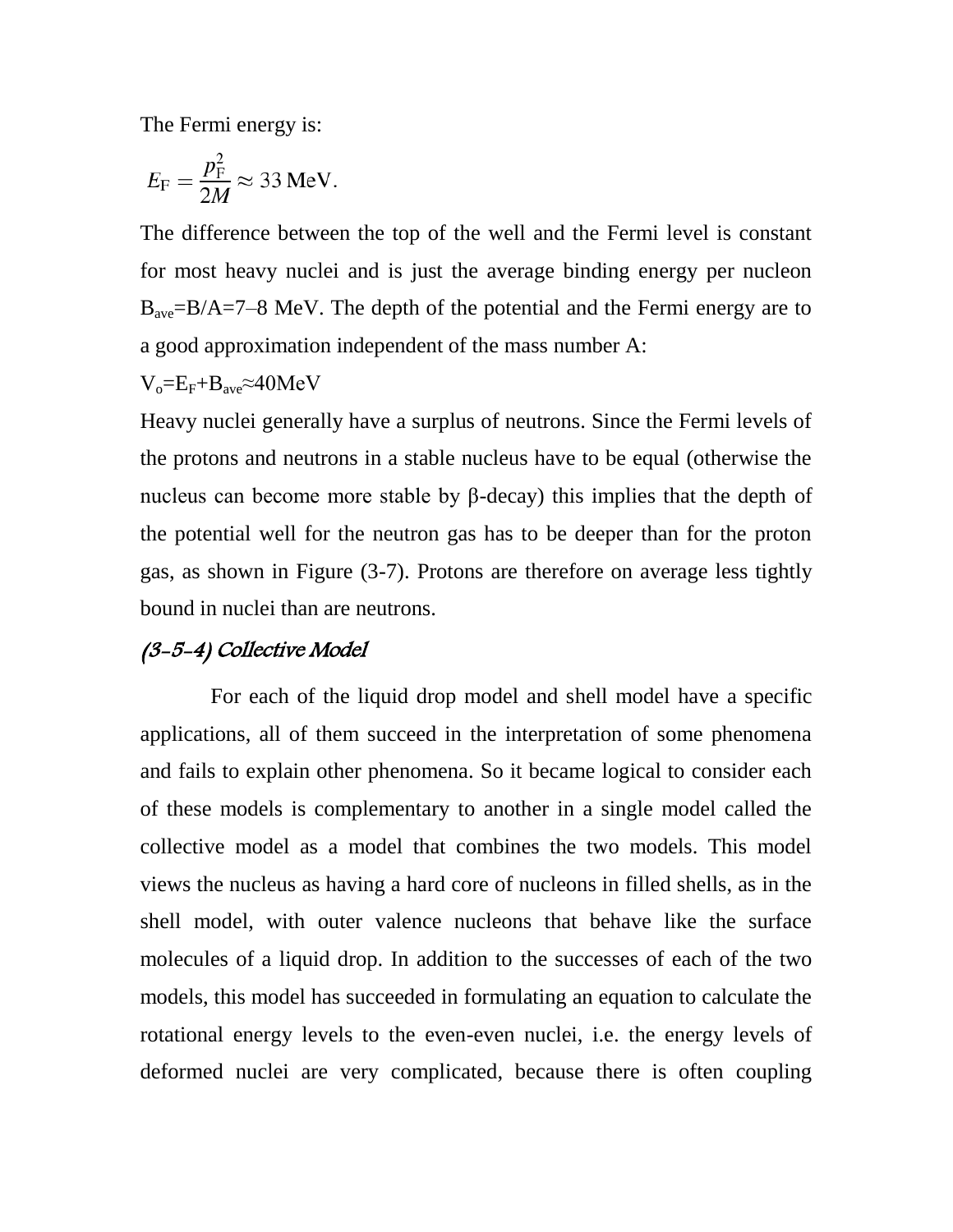between the various modes of excitation, but nevertheless many predictions of the collective model are confirmed experimentally.

$$
E_{\rm rot.} = \frac{\hbar^2}{2I} J(J+1)
$$

Where, I is the moment of inertia to the nucleus. J is the total angular momentum to the nucleus.

# (3-5-5) Optical Model

 The name comes from likening of the nucleus target as an optical lens, while the fallen particle represents the fallen optical wave. The most important achievements of the optical model are a description of the cross section for neutron absorption as a function of neutron's energy and of the mass number of the nucleus target. This model has been assumed that the total potential of the neutron and the nucleus target is a complex potential and can be written as:

 $V=V_0+iV_1$ 

Where  $V_0$  is the real part to the total potential which represents the effect of the nucleus on the neutron.

## $V_0$ =-42MeV for r $\leq$ R

 $=0$  for r>R

While  $iV_1$  is the imaginary part to the potential which represents the probability to creates the compound nuclei.

## (3-5-6) Cluster Model (*α*-Particle Model)

 This model supposes that the alpha particle represent the building block of the nucleus, it's clear that this model explain the emitting of alpha particles from the heavy nucleus, for examples: